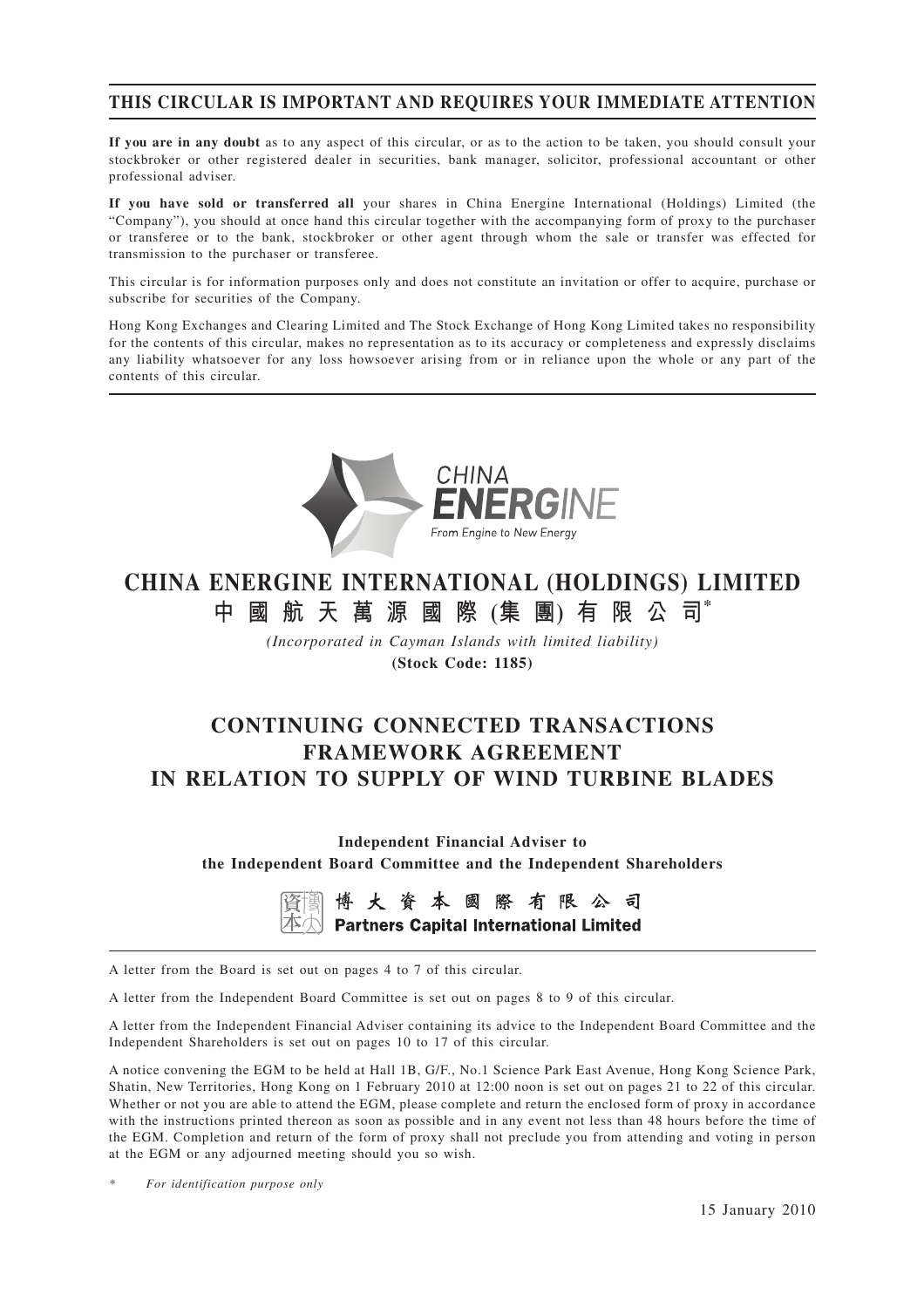# **CONTENTS**

### *Pages*

| Letter from the Board (and the contract of the contract of the contract of the contract of the contract of the contract of the contract of the Board (contract of the contract of the contract of the contract of the contract |  |
|--------------------------------------------------------------------------------------------------------------------------------------------------------------------------------------------------------------------------------|--|
|                                                                                                                                                                                                                                |  |
|                                                                                                                                                                                                                                |  |
|                                                                                                                                                                                                                                |  |
|                                                                                                                                                                                                                                |  |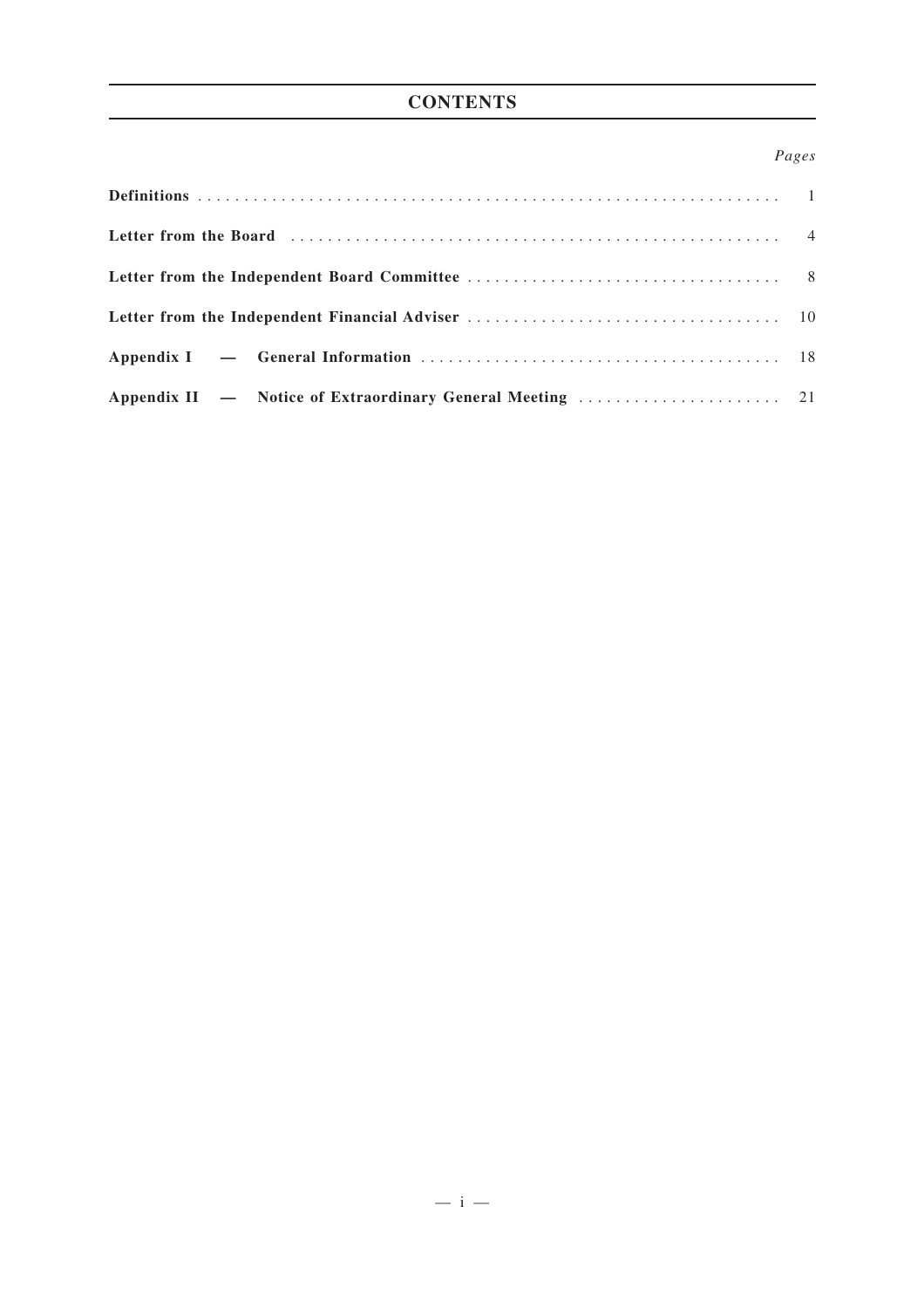# **DEFINITIONS**

*In this circular, the following expressions shall have the following meanings, unless the context otherwise requires:*

| "Aerospace Material"                   | Aerospace Research Institute of Materials & Processing<br>Technology, a state-owned institute incorporated in the PRC<br>and controlled by CALT                                                                                                                                   |
|----------------------------------------|-----------------------------------------------------------------------------------------------------------------------------------------------------------------------------------------------------------------------------------------------------------------------------------|
| "Announcement"                         | the announcement made by the Company dated 29 December<br>2009 in relation to, among other things, the Continuing<br><b>Connected Transactions</b>                                                                                                                                |
| "Annual Cap"                           | the maximum annual purchase cost payable by IM Turbine<br>Manufacture to IM Composite Material under the Framework<br>Agreement                                                                                                                                                   |
| "associate(s)"                         | having the meaning ascribed thereto in the Listing Rules                                                                                                                                                                                                                          |
| "Board"                                | the board of Directors                                                                                                                                                                                                                                                            |
| "CALT"                                 | China Academy of Launch Vehicle Technology,<br>the<br>Company's major controlling shareholder of a state-owned<br>entity established in the PRC and wholly-owned by China<br>Aerospace Science and Technology Corporation, the ultimate<br>controlling shareholder of the Company |
| "Company"                              | China Energine International (Holdings) Limited, a company<br>incorporated in the Cayman Islands with limited liability, the<br>shares of which are listed on the Main Board of the Stock<br>Exchange                                                                             |
| "connected person(s)"                  | having the meaning ascribed thereto in the Listing Rules                                                                                                                                                                                                                          |
| "Director(s)"                          | the director(s) of the Company                                                                                                                                                                                                                                                    |
| "EGM"                                  | extraordinary general meeting                                                                                                                                                                                                                                                     |
| "Continuing Connected<br>Transactions" | continuing connected transactions to be entered into between<br>the IM Turbine Manufacture and IM Composite Material in<br>relation to the supply of wind turbine blades under the<br>Framework Agreement                                                                         |
| "Framework Agreement"                  | the framework agreement dated 29 December 2009 and<br>entered into between the IM Turbine Manufacture and IM<br>Composite Material in relation to the supply of wind turbine<br>blades                                                                                            |
| "Group"                                | the Company and its subsidiaries                                                                                                                                                                                                                                                  |
| "HK\$"                                 | Hong Kong Dollars, the lawful currency of Hong Kong                                                                                                                                                                                                                               |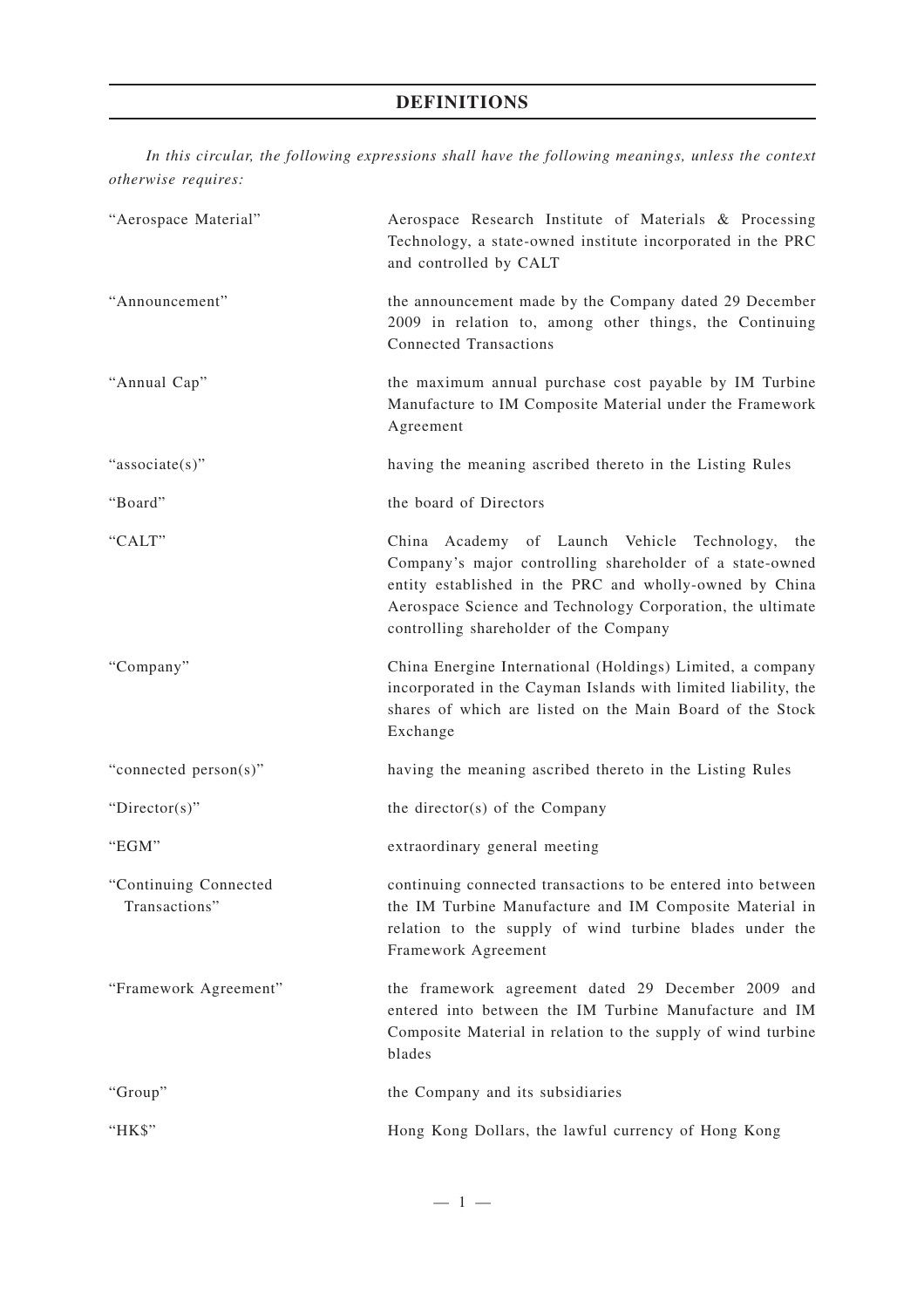## **DEFINITIONS**

| "Hong Kong"                                              | the Hong Kong Special Administrative Region of the People's<br>Republic of China                                                                                                                                                                                                                                                                                                                             |
|----------------------------------------------------------|--------------------------------------------------------------------------------------------------------------------------------------------------------------------------------------------------------------------------------------------------------------------------------------------------------------------------------------------------------------------------------------------------------------|
| "IM Composite Material"                                  | Inner Mongolia CASC Energine Composite Material Co. Ltd.,<br>a subsidiary of the Company as to 56.41% equity established<br>in Wulangchabu City, Inner Mongolia, the PRC                                                                                                                                                                                                                                     |
| "IM Turbine Manufacture"                                 | Inner Mongolia CASC Energine Wind Turbine Manufacture<br>Co. Ltd., a subsidiary of the Company as to 95% equity<br>established in Wulangchabu City, Inner Mongolia, the PRC                                                                                                                                                                                                                                  |
| "Independent Board Committee"                            | An independent committee of the board of directors<br>comprising Mr. Wang Dechen, Ms. Kan Lai Kuen, Alice, and<br>Mr. Gordon Ng, being all the independent non-executive<br>directors;                                                                                                                                                                                                                       |
| "Independent Financial Adviser"<br>or "Partners Capital" | Partners Capital International Limited, a corporation licensed<br>to carry out type 1 (dealing in securities) and type 6 (advising<br>on corporate finance) regulated activities under the SFO,<br>being the independent financial adviser appointed by the<br>Company to advise the Independent Board Committee and the<br>Independent Shareholders in respect of the Continuing<br>Connected Transactions; |
| "Independent Shareholders"                               | All shareholders of the Company excluding CALT and its<br>associates                                                                                                                                                                                                                                                                                                                                         |
| "independent third party(ies)"                           | party(ies) who is(are) independent of and not connected nor<br>acting in concert with the Directors, chief executive or<br>substantial Shareholders of the Company or its subsidiaries,<br>or any of their respective associates, or parties acting in<br>concert with it                                                                                                                                    |
| "Latest Practicable Date"                                | 13 January 2010, being the latest practicable date prior to the<br>printing of this circular for ascertaining certain information<br>contained herein                                                                                                                                                                                                                                                        |
| "Listing Rules"                                          | the Rules Governing the Listing of Securities on the Stock<br>Exchange                                                                                                                                                                                                                                                                                                                                       |
| "RMB"                                                    | Renminbi, the legal currency of the PRC                                                                                                                                                                                                                                                                                                                                                                      |
| "SFO"                                                    | Securities and Futures Ordinance (Chapter 571 of the Laws of<br>Hong Kong)                                                                                                                                                                                                                                                                                                                                   |
| "Share $(s)$ "                                           | ordinary share(s) of HK\$0.10 in the capital of the Company                                                                                                                                                                                                                                                                                                                                                  |
| "Shareholder(s)"                                         | holder(s) of Shares                                                                                                                                                                                                                                                                                                                                                                                          |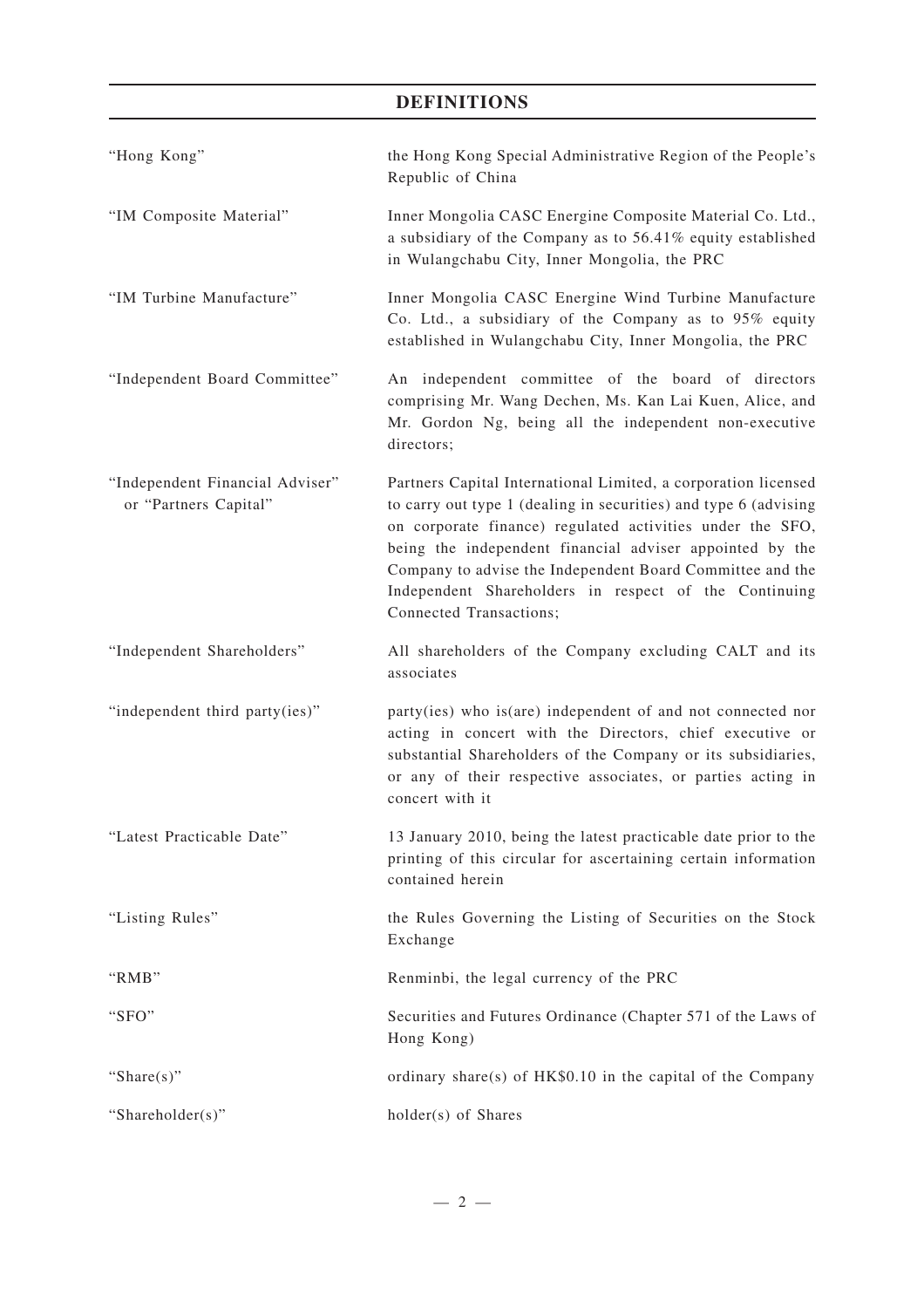# **DEFINITIONS**

| "Stock Exchange"  | The Stock Exchange of Hong Kong Limited                  |
|-------------------|----------------------------------------------------------|
| "subsidiary(ies)" | having the meaning ascribed thereto in the Listing Rules |
| $\lq\lq q_0$ "    | per cent                                                 |

*For the purpose of this circular, the exchange rate of RMB:HK\$ is RMB1.00:HK\$1.14.*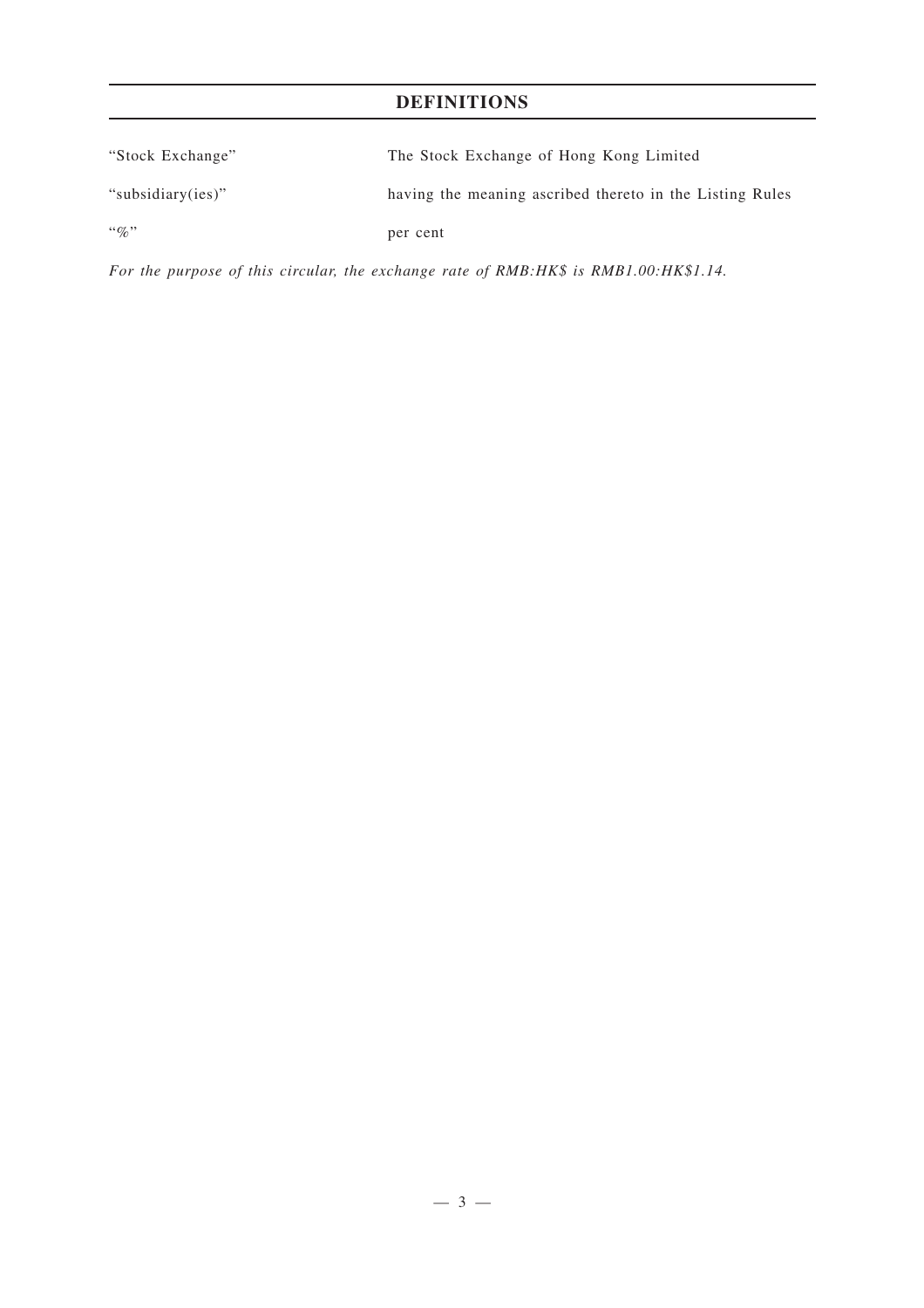## **LETTER FROM THE BOARD**



# **CHINA ENERGINE INTERNATIONAL (HOLDINGS) LIMITED**

**中國航天萬源國際 (集 團) 有限公司\***

*(Incorporated in Cayman Islands with limited liability)*

**(Stock Code: 1185)**

*Executive Directors:* Mr. Han Shuwang *(Chairman)* Mr. Wang Xiaodong

*Non-executive Directors:* Mr. Wu Jiang Mr. Tang Guohong Mr. Li Guang

*Independent Non-executive Directors:* Mr. Wang Dechen Ms. Kan Lai Kuen, Alice Mr. Gordon Ng

*Registered Office:* Cricket Square Hutchins Drive P.O. Box 2681 Grand Cayman KY1-1111 Cayman Islands

*Principal Place of Business:* Suite 4701, 47th Floor Central Plaza 18 Harbour Road Wanchai Hong Kong

15 January 2010

*To the shareholders of the Company*

Dear Sir or Madam,

# **CONTINUING CONNECTED TRANSACTIONS FRAMEWORK AGREEMENT IN RELATION TO SUPPLY OF WIND TURBINE BLADES**

#### **INTRODUCTION**

It was announced on 29 December 2009 that two subsidiaries of the Company, IM Turbine Manufacture and IM Composite Material entered into a framework agreement whereby IM Composite Material is to supply wind turbine blades to IM Turbine Manufacture.

*\* For identification purpose only*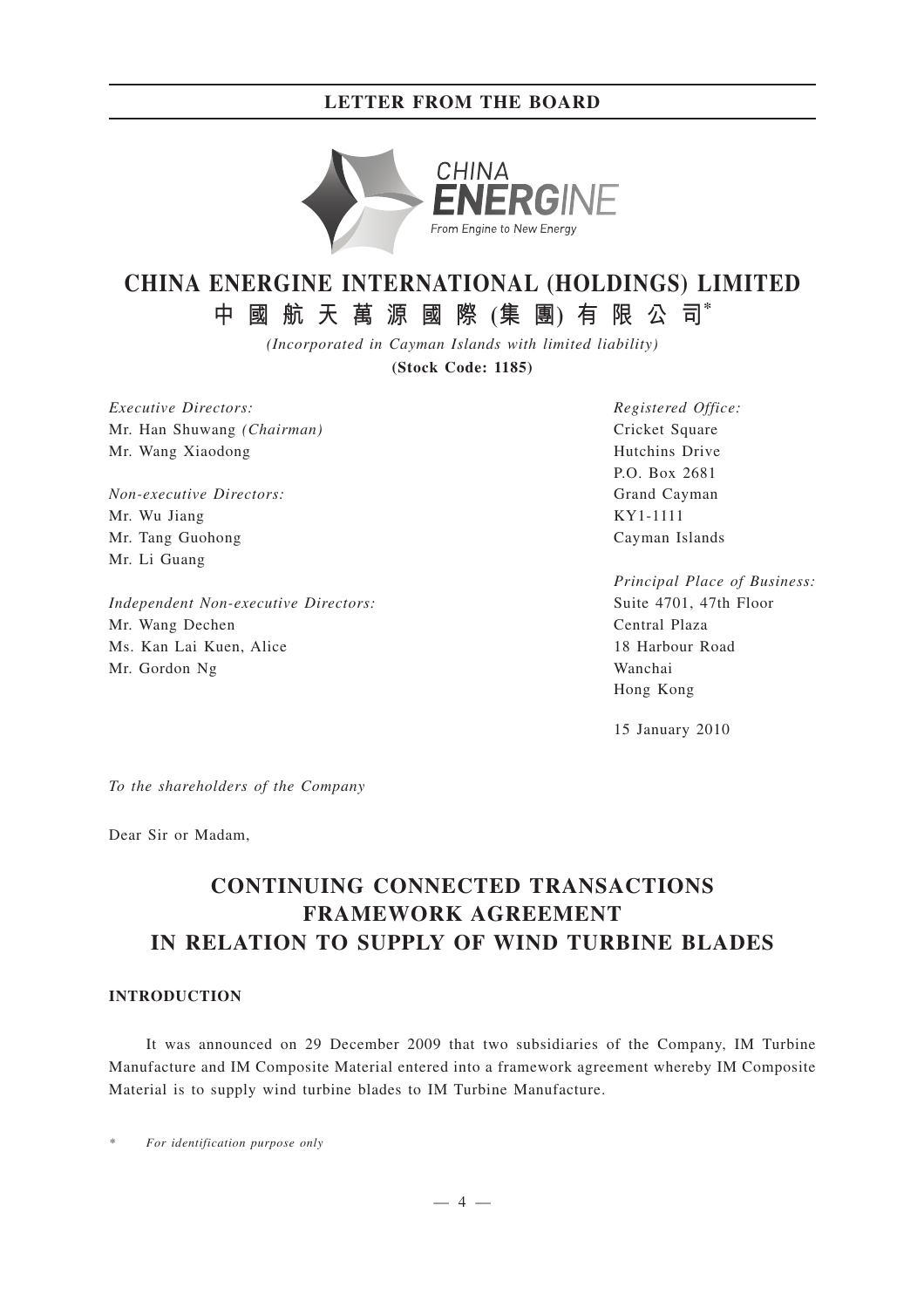#### **LETTER FROM THE BOARD**

#### **Framework Agreement dated 29 December 2009**

#### **Parties**

- 1. IM Turbine Manufacture;
- 2. IM Composite Material

#### **Principal Terms**

Pursuant to the Framework Agreement, IM Composite Material is to supply wind turbine blades for wind turbines as to 900KW and 2MW to IM Turbine Manufacture from time to time in accordance with the terms of the Framework Agreement for the three financial years ending 31 December 2011. Save for the purchase for 2009, the payment will be made on such a schedule of 20% down payment upon entering into a purchase and sales agreement with balance of 80% to be made before delivery.

Detailed terms of each purchase and sales agreement will be determined on an arm's length basis and according to the prevailing fair and usual market practice. The purchase prices will be determined in accordance with the prevailing market rate for such purchases or, if there is no prevailing market rate available, by reference to the prevailing rate for the supply of similar blades offered within the same industry. Such purchase costs will be funded by the internal resources of the Group (excluding IM Composite Material on the current occasion).

#### **ANNUAL CAPS**

It is expected that the maximum purchase costs payable by IM Turbine Manufacture under the Framework Agreement for the three years ending 31 December 2011 are as follows:

|                                 | During the financial year ending |                |                |
|---------------------------------|----------------------------------|----------------|----------------|
|                                 | 31 December                      |                |                |
|                                 | 2009                             | 2010           | 2011           |
|                                 | RMB'000                          | <i>RMB'000</i> | <i>RMB'000</i> |
| Purchase of wind turbine blades | 41,160                           | 86,420         | 176,780        |
| $(in$ HK $$$ '000 equivalent)   | (46, 922)                        | (98, 519)      | (201, 529)     |

The Annual Caps are determined by reference to the internal projection of the purchases of wind turbine blades to be incurred having regard to (i) the latest wind energy project development plan in Inner Mongolia having regard to the sales to China Huadian New Energy Development Co. Ltd. as for development and construction of wind farm in Jiuquan area, Gansu; (ii) the expected increase in sales of wind turbines for the Mainland China for the three years ending 31 December 2011; (iii) the prevailing market prices as to wind turbine blades; and (iv) inflation and on the basis that the revenue for 2009 could be recognized and the Independent Shareholders' approval could be sought.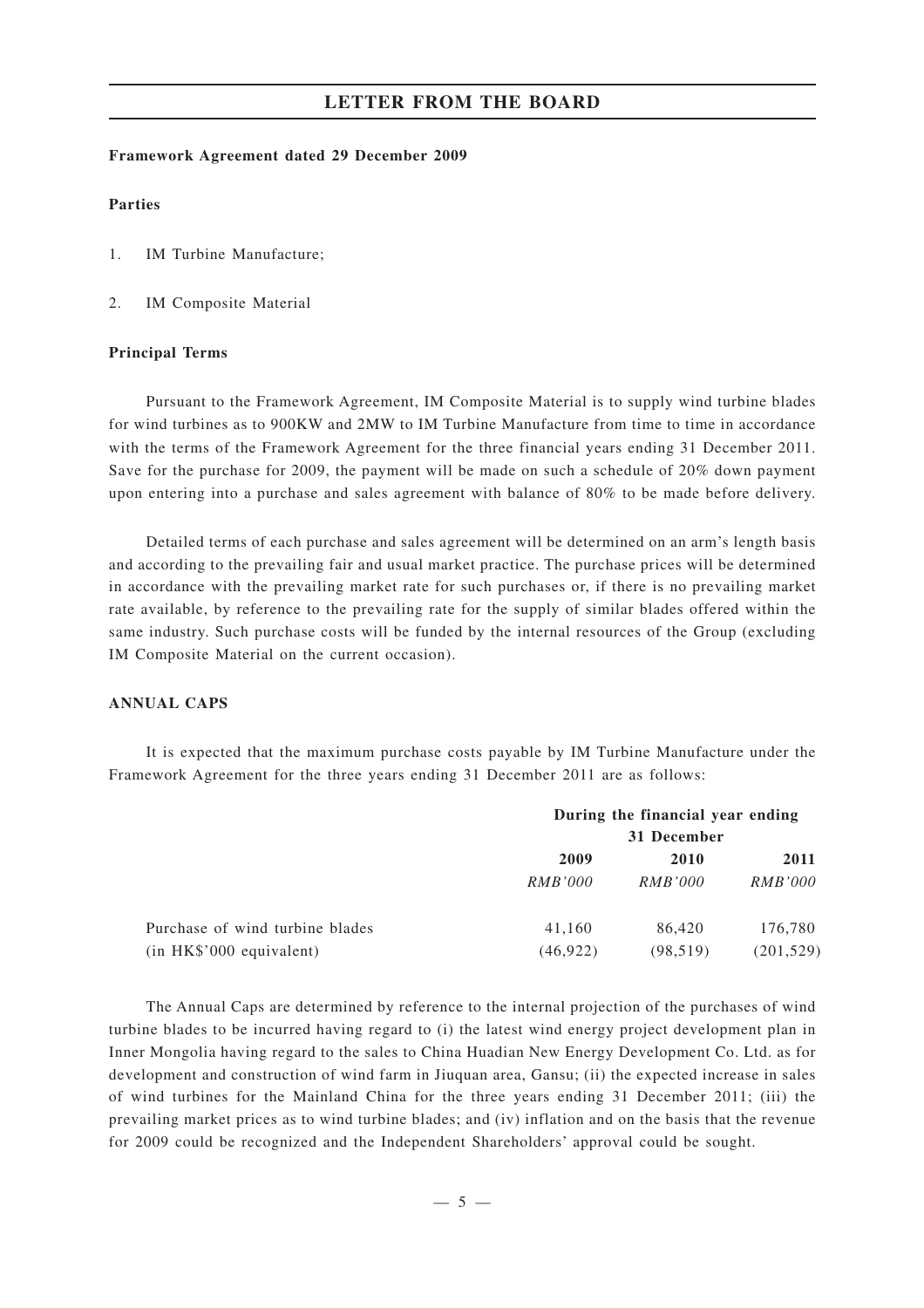#### **LETTER FROM THE BOARD**

#### **REASONS FOR ENTERING INTO THE FRAMEWORK AGREEMENT**

The Group is principally engaged in the businesses of manufacture and sales of wind turbines and blades, operation of wind farm, intelligent transportation systems, broadband wireless access systems and equipment, manufacture and sale of telecommunications products, and of hi-tech rare-earth permanent magnetic motors for elevators as well as investment in businesses of automotive components parts.

By entering into the Framework Agreement, IM Turbine Manufacture will obtain its requisite supply of wind turbine blades with state-of-the-art composite materials of glass fabrics for manufacture and sales of its wind turbines as to 900KW and 2MW from IM composite Material whose principal activity is to manufacture wind turbine blades of composite materials to its customers, primarily IM Turbine Manufacture.

The purchases and sales of wind turbine blades contemplated under the Framework Agreement are to be of a recurrent revenue nature that they will occur on a regular and continuing basis in the ordinary and usual course of businesses of the two subsidiaries. The Framework Agreement provides a framework for the supplies of wind turbine blades which are being made by IM Composite Material from time to time on a non-exclusive basis and regulates the future possible business relationship between the two subsidiaries in relation to supply of wind turbine blades.

#### **Continuing Connected Transactions**

Since one of the shareholders of IM Composite Material as to 41.03% shareholding is Aerospace Material, which is a subsidiary of the Company major controlling shareholder of CALT, IM Composite Material is a connected person of the Company by virtue of being a non wholly-owned subsidiary with the said more than 10% shareholding. The supplies of wind turbine blades by IM Composite Material under the Framework Agreement constitute continuing connected transactions under Chapter 14A of the Listing Rules.

Since the applicable percentage ratio calculated under Chapter 14 of the Listing Rules in respect of maximum transaction value on an annual basis relating to the Continuing Connected Transactions for the supply of wind turbine blades are more than 25%, the Continuing Connected Transactions are subject to the approval of Independent Shareholders at the EGM.

#### **EGM**

Set out on pages 21 to 22 is a notice convening the EGM to be held at Hall 1B, G/F., No.1 Science Park East Avenue, Hong Kong Science Park, Shatin, New Territories, Hong Kong on 1 February 2010 at 12:00 noon at which one ordinary resolution will be proposed to the Shareholders to consider and, if thought fit, approve the Framework Agreement.

A form of proxy is enclosed with this document for use at the EGM. Whether or not you intend to be present at the meeting, you are requested to complete and return the enclosed form of proxy in accordance with the instructions printed thereon not less than 48 hours before the time appointed for the holding of the meeting. Completion of a form of proxy will not preclude you from attending and voting at the EGM or any adjourned meeting in person if you so wish.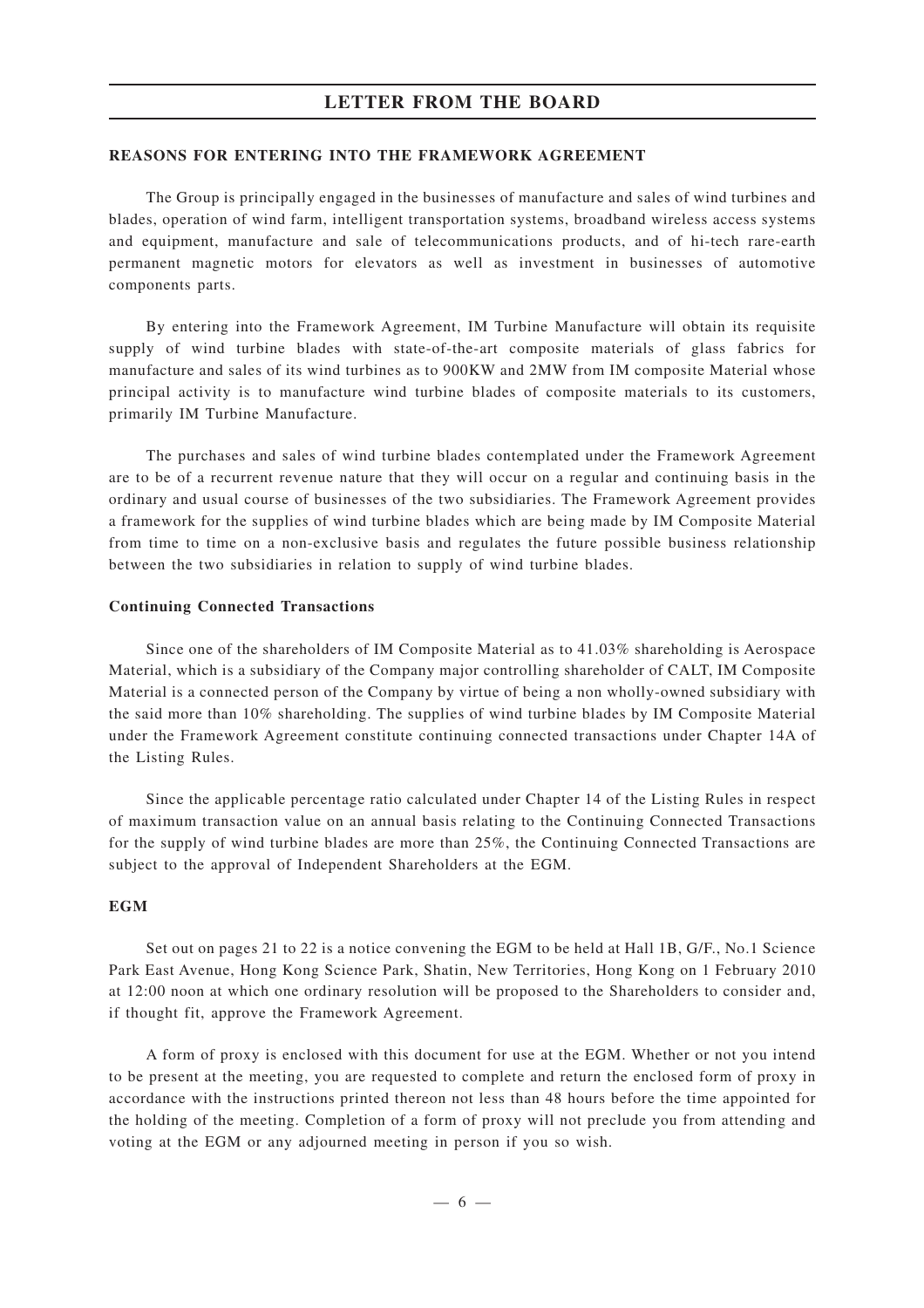Astrotech Group Limited, a wholly-owned subsidiary of CALT, which holds 66.75% equity interest in the Company as at the Latest Practicable Date, and their respective associates shall abstain from voting at the EGM.

#### **INDEPENDENT BOARD COMMITTEE**

The Independent Board Committee, comprising all independent non-executive Directors, namely Mr. Wang Dechen, Ms. Kan Lai Kuen, Alice and Mr. Gordon Ng, all of whom have no material interest in the Framework Agreement has been formed to advise the Independent Shareholders on the terms of the Continuing Connected Transactions. As all non-executive Directors, namely Mr. Wu Jiang Mr. Tang Guohong, and Mr. Li Guang are representatives of CALT, they are considered not to be independent for appointment as members of the Independent Board Committee.

Your attention is drawn to the advice from the Independent Board Committee set out in their letter dated 15 January 2010 on pages 8 to 9 of this circular.

#### **INDEPENDENT FINANCIAL ADVISER**

Partners Capital International Limited has been appointed as the Independent Financial Adviser to advise the Independent Board Committee and the Independent Shareholders on the terms of the Continuing Connected Transactions and the Annual Caps.

The appointment of Partners Capital International Limited as the independent adviser has been approved by the Independent Board Committee. Your attention is drawn to the advice from the Independent Financial Adviser set out in its letter dated 15 January 2010 on pages 10 to 17 of this circular.

#### **RECOMMENDATION**

The Directors believe that the Continuing Connected Transactions contemplated under the Framework Agreement and the Annual Caps are fair and reasonable and in the interests of the Company and the Shareholders as a whole. The Directors therefore recommend the Shareholders to vote in favour of the resolutions to be proposed at the EGM to approve the Framework Agreement in respect of the transactions and the Annual Caps.

#### **FURTHER INFORMATION**

Your attention is drawn to the information set out in the Appendices to this circular.

By order of the Board of **China Energine International (Holdings) Limited Han Shuwang** *Chairman*

 $-7-$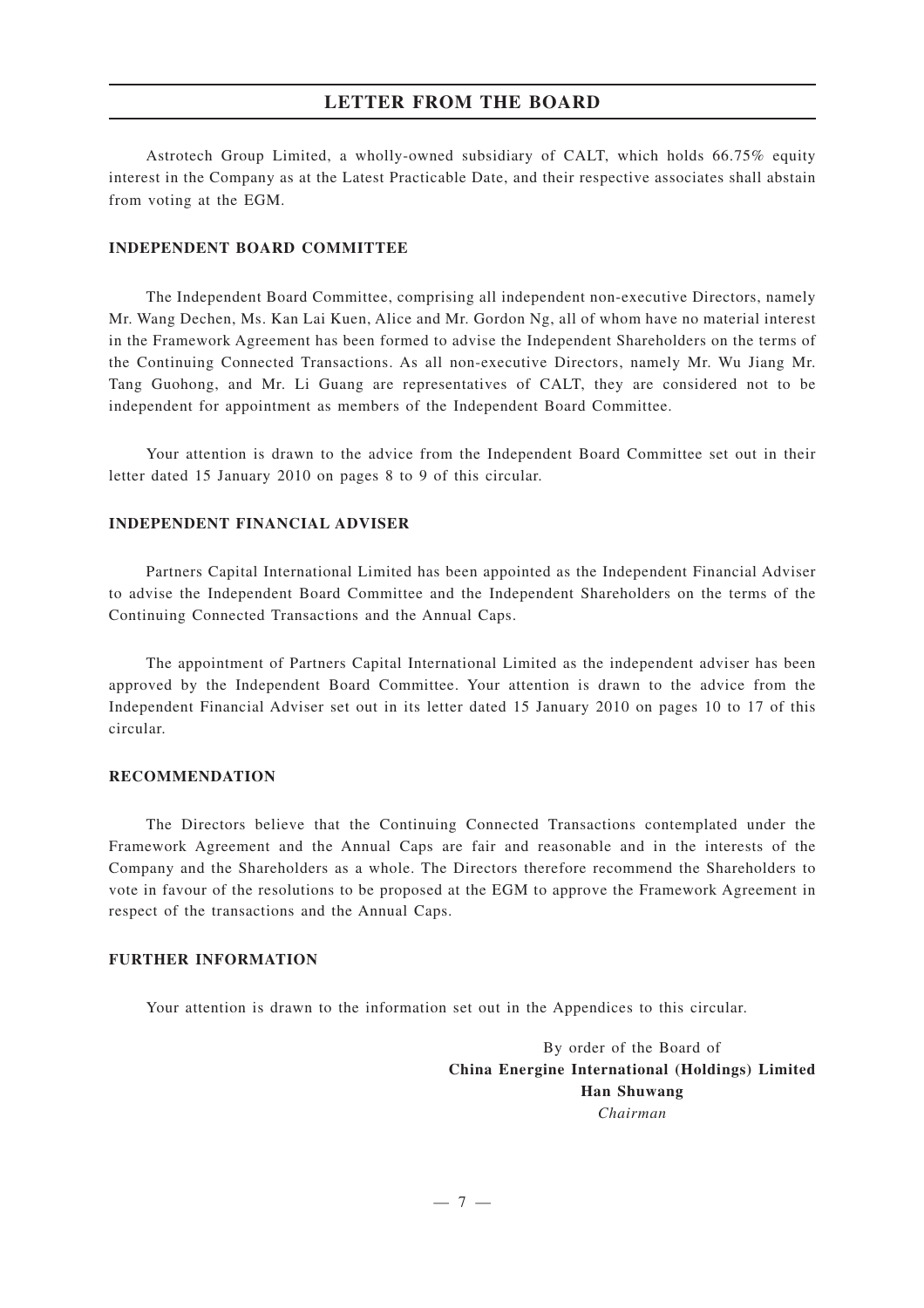## **LETTER FROM THE INDEPENDENT BOARD COMMITTEE**

*The following is the text of a letter received from the Independent Board Committee setting out their advice to the Independent Shareholders for the purpose of inclusion in this circular.*



# **CHINA ENERGINE INTERNATIONAL (HOLDINGS) LIMITED 中國航天萬源國際 (集團) 有限公司\***

*(Incorporated in Cayman Islands with limited liability)* **(Stock Code: 1185)**

15 January 2010

*To the Independent Shareholders*

Dear Sir or Madam,

# **CONTINUING CONNECTED TRANSACTIONS FRAMEWORK AGREEMENT IN RELATION TO SUPPLY OF WIND TURBINE BLADES**

We refer to the circular of the Company dated 15 January 2010 (the "Circular") of which this letter forms part. Capitalized terms used in this letter shall have the same meanings as defined in the Circular.

We, being the Directors constituting the Independent Board Committee, have been appointed by the Board to advise you as to whether the terms of the Continuing Connected Transactions are fair and reasonable insofar as the Independent Shareholders are concerned.

We wish to draw your attention to the letter from the Board, which is set out on pages 4 to 7 of the Circular, and the letter of advice from the Independent Financial Adviser appointed by the Company to advise the Independent Board Committee, setting out its advice to us in respect of the terms of the Continuing Connected Transactions, as set out on pages 10 to 17 of the Circular.

*<sup>\*</sup> For identification purpose only*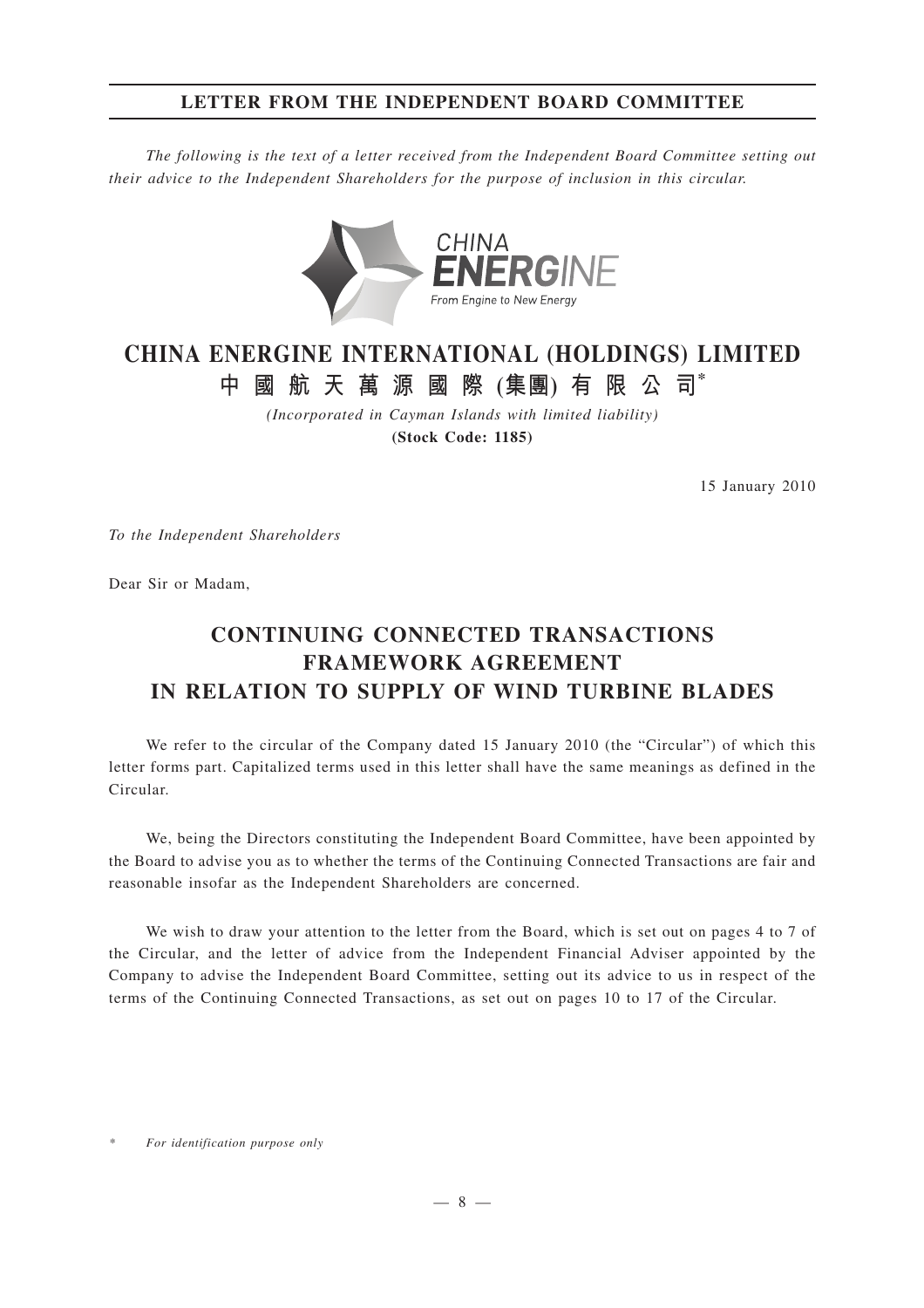## **LETTER FROM THE INDEPENDENT BOARD COMMITTEE**

Having considered the terms of the Continuing Connected Transactions and the advice of the Independent Financial Adviser, we are of the opinion that the terms of the Continuing Connected Transactions and the Annual Caps are fair and reasonable insofar as the Independent Shareholders are concerned and the Continuing Connected Transactions are in the interests of the Company and the Company's shareholders as a whole. We therefore recommend the Independent Shareholders to vote in favour of the relevant resolutions to be proposed at the EGM to approve the Continuing Connected Transactions and the Annual Caps.

> Yours faithfully, **Wang Dechen Kan Lai Kuen, Alice Gordon Ng** *Independent Board Committee*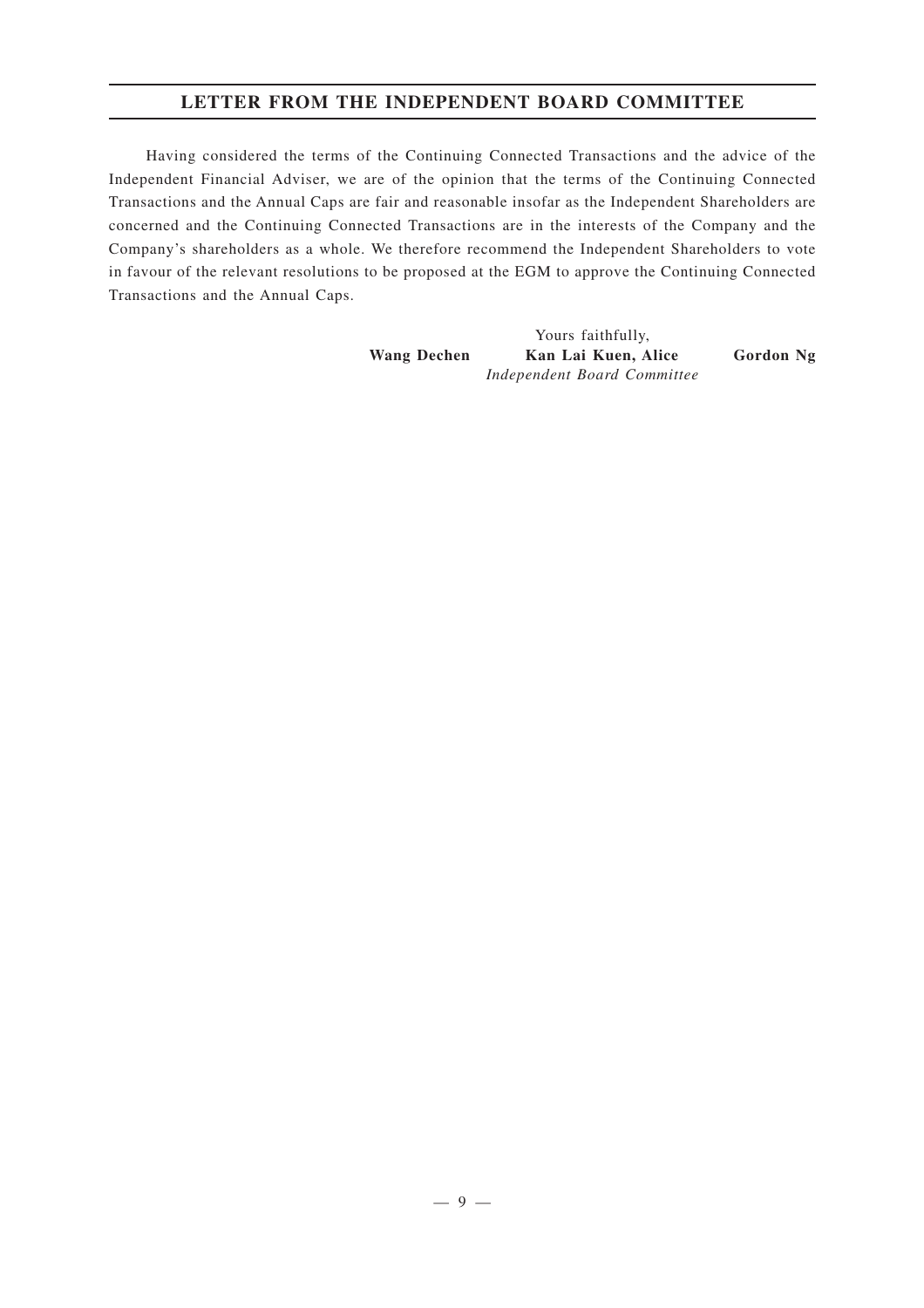*The following is the text of a letter received from Partners Capital setting out its advice to the Independent Board Committee and the Independent Shareholders in respect of the Continuing Connected Transactions for inclusion in this circular.*

博大資本國際有限公司 **Partners Capital International Limited** 

Partners Capital International Limited Unit 3906, 39/F, COSCO Tower 183 Queen's Road Central Hong Kong

15 January 2010

*To the Independent Board Committee and the Independent Shareholders*

*Dear Sirs,*

# **CONTINUING CONNECTED TRANSACTIONS**

#### **INTRODUCTION**

We refer to our engagement to advise the Independent Board Committee and the Independent Shareholders in respect of the terms of the Framework Agreement and the Continuing Connected Transactions and the Annual Caps, particulars of which are set out in the letter from the Board (the "Letter from the Board") of the circular to the Shareholders dated 15 January 2010 (the "Circular") and in which this letter is reproduced. Unless the context requires otherwise, capitalised terms used in this letter shall have the same meanings as given to them under the definitions section of the Circular.

As set out in the Letter from the Board, two subsidiaries of the Company, IM Turbine Manufacture and IM Composite Material have entered into a Framework Agreement on 29 December 2009 pursuant to which IM Composite Material is to supply wind turbine blades to IM Turbine Manufacture from time to time in accordance with the terms of the Framework Agreement for the three financial years ending 31 December 2011. Since one of the shareholders of IM Composite Material, which is interested in 41.03% shareholding, is Aerospace Material which, in turn, is a subsidiary of the Company's major controlling shareholder of CALT, IM Composite Material is a connected person of the Company by virtue of being a non wholly-owned subsidiary with the said more than 10% shareholding. The supply of wind turbine blades by IM Composite Material under the Framework Agreement constitutes continuing connected transaction under the Listing Rules. Since the applicable percentage ratio under the Listing Rules in respect of maximum transaction value on an annual basis relating to the Continuing Connected Transactions for the supply of wind turbine blades is more than 25%, the Continuing Connected Transactions are subject to the Independent Shareholders' approval at a general meeting under the Listing Rules. The Company will convene the EGM to seek Independent Shareholders' approval for the Continuing Connected Transactions. In view of the interest of CALT in the Continuing Connected Transactions, CALT and its associates (as defined in the Listing Rules) will abstain from voting at the EGM on the resolution to approve the Framework Agreement, the Continuing Connected Transactions and the Annual Caps. Accordingly, the Independent Board Committee has been established to advise whether the terms of the Framework Agreement and the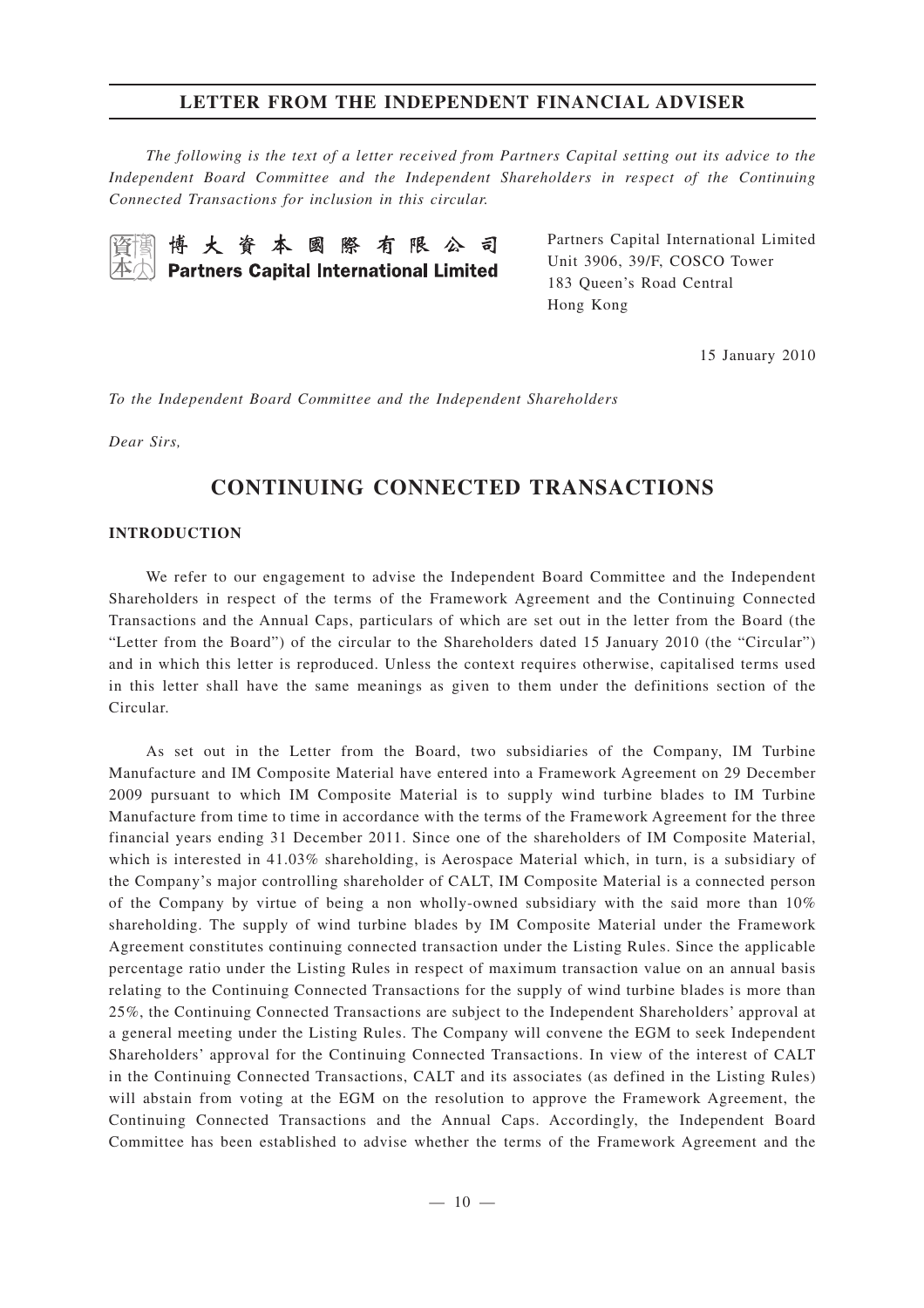Continuing Connected Transactions and the Annual Caps are fair and reasonable and whether the Continuing Connected Transactions are in the interests of the Company and the Shareholders as a whole. In this regard, Partners Capital has been appointed as the independent financial adviser to the Independent Board Committee and the Independent Shareholders.

We are not connected with the directors, chief executive and substantial shareholders of the Company or any of its subsidiaries or their respective associates and are therefore considered suitable to give independent advice to the Independent Board Committee and the Independent Shareholders. Apart from normal professional fees payable to us in connection with this appointment, no arrangement exists whereby we will receive any fees or benefits from the Company or the directors, chief executive and substantial shareholders of the Company or any of its subsidiaries or their respective associates.

In formulating our opinion, we have relied on the accuracy of the information and representations contained in the Circular and have assumed that all information and representations made or referred to in the Circular were true at the time they were made and continue to be true as at the date of the Circular. We have also relied on our discussion with the management of the Company regarding the Group and the Continuing Connected Transactions, including the information and representations contained in the Circular. We have also assumed that all statements of belief, opinion and intention made by the Directors and the Company in the Circular were reasonably made after due enquiry. We consider that we have reviewed sufficient information to reach an informed view, to justify our reliance on the accuracy of the information contained in the Circular and to provide a reasonable basis for our advice. We have no reason to suspect that any material facts have been omitted or withheld from the information contained or opinions expressed in the Circular nor to doubt the truth, accuracy and completeness of the information and representations provided to us by the Directors. We have not, however, conducted an independent in-depth investigation into the business and affairs of the Group, the Company, CALT, IM Turbine Manufacture, IM Composite Material and their respective associates nor have we carried out any independent verification of the information supplied.

#### **THE CONTINUING CONNECTED TRANSACTIONS**

#### **Principal factors and reasons considered**

In arriving at our opinion regarding the terms of the Framework Agreement and the Continuing Connected Transactions and the Annual Caps, we have considered the following principal factors and reasons:

#### 1. **Background of and reasons for the Continuing Connected Transactions and the Annual Caps**

The Group is principally engaged in the businesses of manufacture and sales of wind turbines and blades, operation of wind farm, intelligent transportation systems, broadband wireless access systems and equipment, manufacture and sale of telecommunications products and hi-tech rare-earth permanent magnetic motors for elevators as well as investment in businesses of automotive components parts.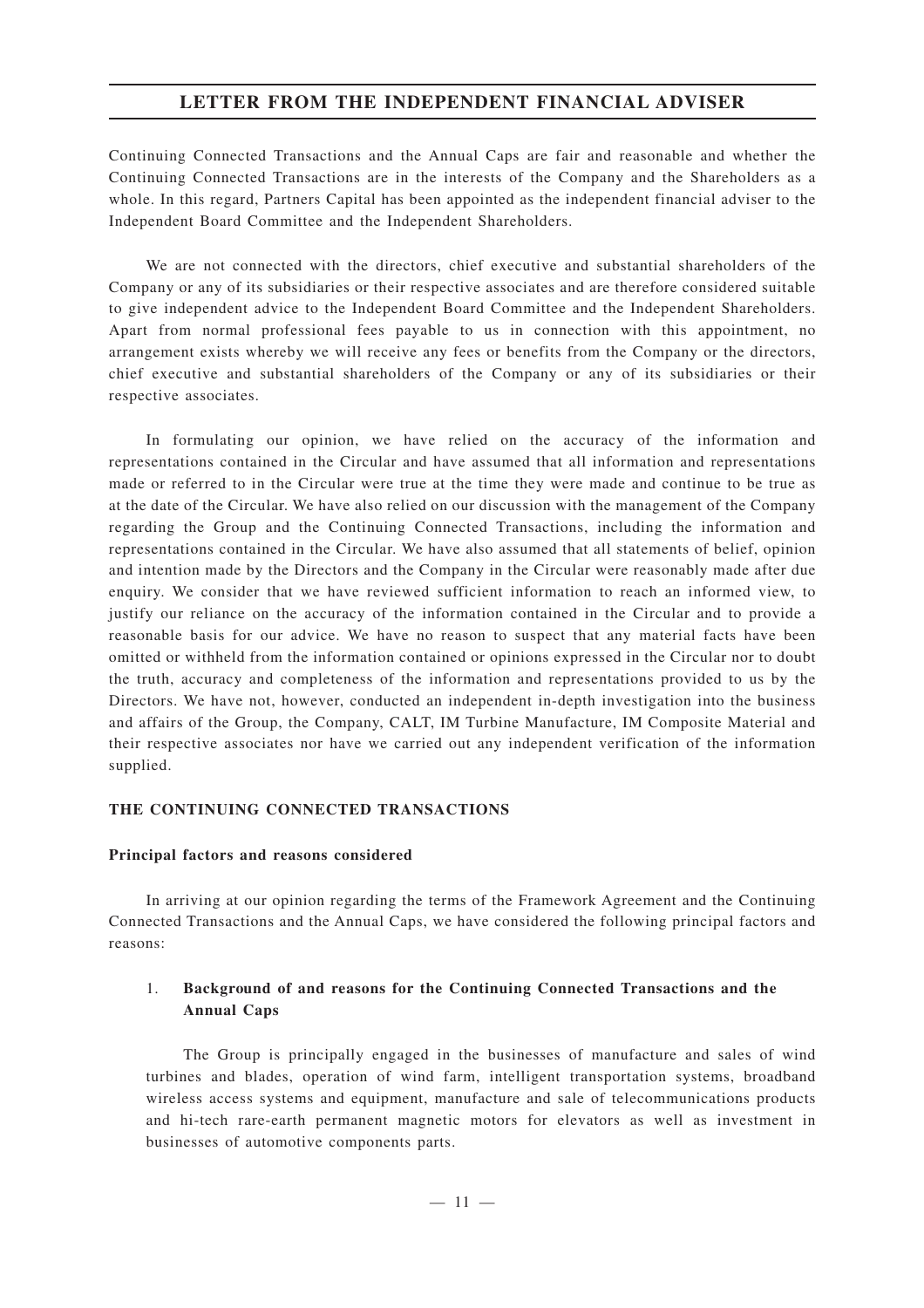By entering into the Framework Agreement, IM Turbine Manufacture will obtain its requisite supply of wind turbine blades with state-of-the-art composite materials of glass fabrics for manufacture and sales of its wind turbines as to 900KW and 2MW. The purchases and sales of wind turbine blades contemplated under the Framework Agreement are to be of a recurrent revenue nature in the sense that they will occur on a regular and continuing basis in the ordinary and usual course of businesses of the two subsidiaries. The Framework Agreement provides a framework for the supplies of wind turbine blades which are being made by IM Composite Material from time to time on a non-exclusive basis and regulates the future possible business relationship between the two subsidiaries in relation to supply of wind turbine blades.

The Directors (excluding the independent non-executive Directors) are of the view that (i) the terms of the purchases and sales of wind turbine blades under the Framework Agreement are fair and reasonable; (ii) the transactions are on normal commercial terms, in the ordinary and usual course of businesses of the subsidiaries and in the interests of the subsidiaries and the Company's Shareholders as a whole; and (iii) it is beneficial to IM Turbine Manufacture to enter into the transactions.

As advised by the Company, the Directors consider that it is one of the main focuses of the PRC Government towards enviromental protection and renewable energy according to the Eleventh Five Year Plan, the Medium and Long-Term Development Plan for Renewable Energy and the Eleventh Five Year Plan for Renewable Energy and the Directors are of the view that there are great business opportunities in these areas and the Group has been all along identifying opportunities in these areas.

According to the World Wind Energy Report 2008 published by World Wind Energy Association<sup>1</sup> in February 2009, wind energy has continued as the most dynamically growing energy source worldwide in the year 2008. Since 2005, the global wind installations more than doubled. The global wind installations reached 121,188 MW, after 59,024 MW in 2005, 74,151 MW in 2006, and 93,927 MW in 2007. World Wind Energy Association estimated that the global wind installations would reach approximately 152,000 MW and 190,000 MW by 2009 and 2010 respectively. The PRC continues its role as the most dynamic wind market in the year 2008, more than doubling the installations for the third time in a row, with more than 12,000 MW of wind turbines installed.

According to the annual report of the Company for the year ended 31 December 2008, the Group underwent a reorganisation in May 2008 and the business of the Group has diversified into wind energy, new material application, automotive component parts and telecommunications. The wind energy segment soon became a significant contributor to the operations of the Group. According to the interim report of the Company for the six months ended 30 June 2009, it is the Group's plan to further expand its energy saving and environmental-friendly business activities.

<sup>1</sup> World Wind Energy Association is an international non-profit association embracing the wind sector worldwide, with members in 90 countries. World Wind Energy Association works for the promotion and worldwide deployment of wind energy technology.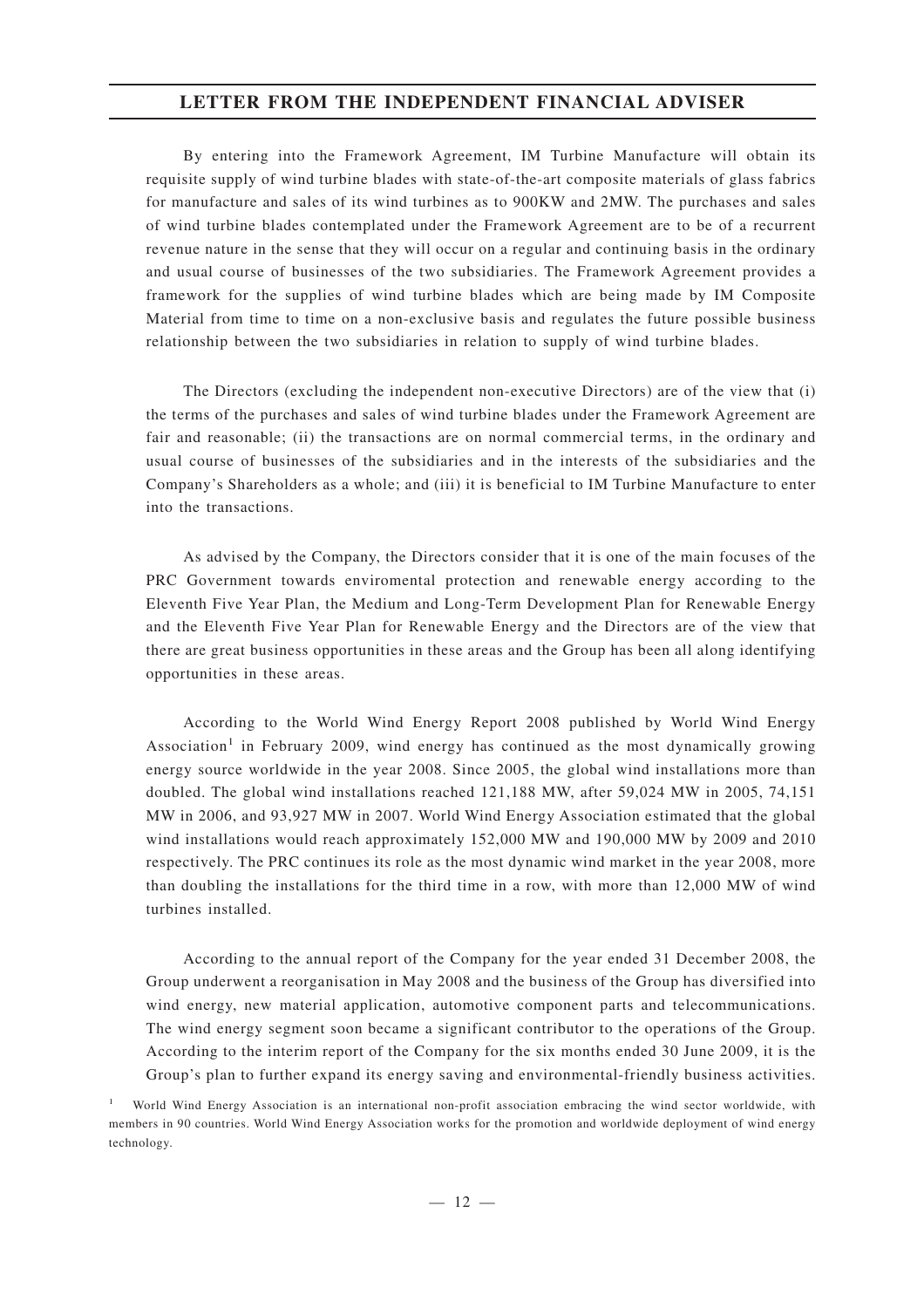Pursuant to the announcement of the Company dated 20 October 2009, Gansu Industries and Information Management Committee, Jiuquan City People's Government ("Jiuquan Government"), the Company and China Huadian New Energy Development Co. Ltd. ("Huadian New Energy") entered into a Strategic Framework Agreement on 20 October 2009 which provides, inter alia, that Jiuquan Government of Gansu Province will plan to grant wind resource development rights as to 200,000 KW in the "eleventh five" period and 200,000 KW each year in the "twelfth five" period to China Huadian New Energy Development Co. Ltd., an independent third party, for its development and construction of wind farm in Jiuquan area; Huadian New Energy will apply the 900KW and 2MW direct-wind turbines of the Group to develop the said wind farm.

We were advised by the Company that the Continuing Connected Transactions represent an interim production step of IM Turbine Manufacture for its production of the wind turbines. As further advised by the Company, in light of the fact that both IM Turbine Manufacture and IM Composite Material are located at Xingwangjiao Industrial Area, Xinghe County, Inner Mongolia, the PRC, the Continuing Connected Transactions enables IM Turbine Manufacture to purchase the blades from a manufacturer within close proximity to the production facilities to reduce cost and to enhance competitiveness of the wind turbines produced by the Group. In addition, given IM Composite Material is a subsidiary of the Company where the Group has management presence, the Continuing Connected Transactions enable the Group to have more control over quality and technology of blades used in its production.

Against all the background as stated above, we consider that there is a commercial rationale for the Company to enter into the Framework Agreement.

#### 2. **Proposed maximum am ounts for Annual Caps**

Pursuant to the Framework Agreement, IM Composite Material, a subsidiary of the Company, is to supply wind turbine blades for wind turbines as to 900KW and 2MW to IM Turbine Manufacture, another subsidiary of the Company, from time to time in accordance with the terms of the Framework Agreement for the three financial years ending 31 December 2011. Detailed terms of each purchase and sales agreement will be determined on an arm's length basis and according to the prevailing fair and usual market practice. The purchase prices will be determined in accordance with the prevailing market rate for such purchases or, if there is no prevailing market rate available, by reference to the prevailing rate for the supply of similar blades offered within the same industry.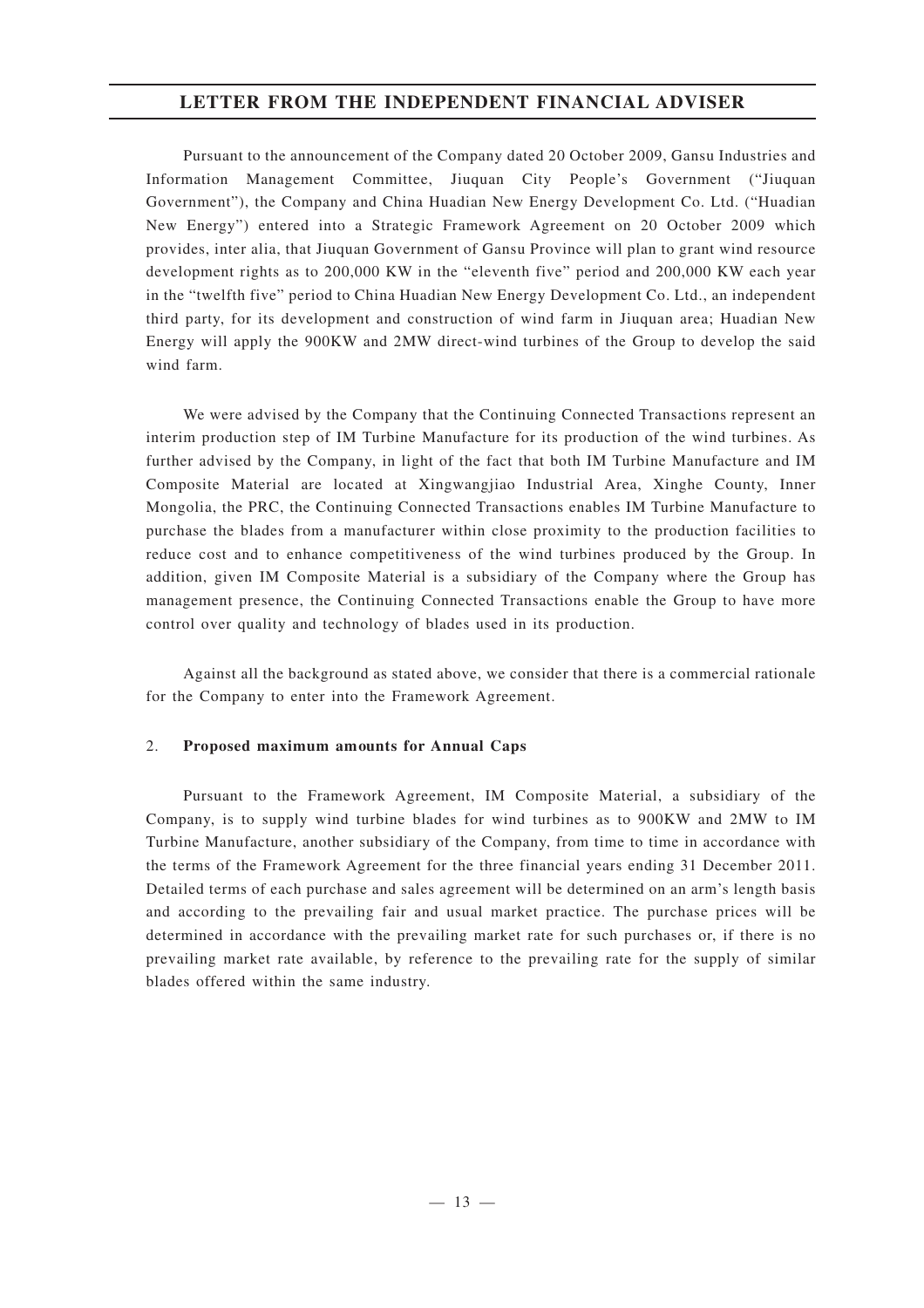It is expected that the maximum purchase costs payable by IM Turbine Manufacture under the Framework Agreement for the three years ending 31 December 2011 are as follows:

|                                 | During the financial year ending<br>31 December |                |                |
|---------------------------------|-------------------------------------------------|----------------|----------------|
|                                 |                                                 |                |                |
|                                 | 2009                                            | 2010           | 2011           |
|                                 | <i>RMB'000</i>                                  | <i>RMB'000</i> | <i>RMB'000</i> |
| Purchase of wind turbine blades | 41.160                                          | 86,420         | 176,780        |
| $(in$ HK\$'000 equivalent)      | (46, 922)                                       | (98, 519)      | (201, 529)     |

The Annual Caps were determined by reference to the internal projection of the purchases of wind turbine blades to be incurred having regard to (i) the latest wind energy project development plan in Inner Mongolia having regard to the sales to Huadian New Energy as for development and construction of wind farm in Jiuquan area, Gansu; (ii) the expected increase in sales of wind turbines for the Mainland China for the three years ending 31 December 2011; (iii) the prevailing market prices as to wind turbine blades; and (iv) inflation and on the basis that the revenue for 2009 could be recognized and the Independent Shareholders' approval could be sought.

As advised by the Company, there are only limited suppliers who can provide blades with similar specifications (such as size and manufacturing materials) of those provided by IM Composite Material to IM Turbine Manufacture at similar price. However, IM Composite Material is the only supplier located at Xingwangjiao Industrial Area, Xinghe County, Inner Mongolia, the PRC where IM Turbine Manufacture is located and the Continuing Connected Transactions enable IM Turbine Manufacture to reduce shipping and transportation costs as compared to other suppliers due to close proximity.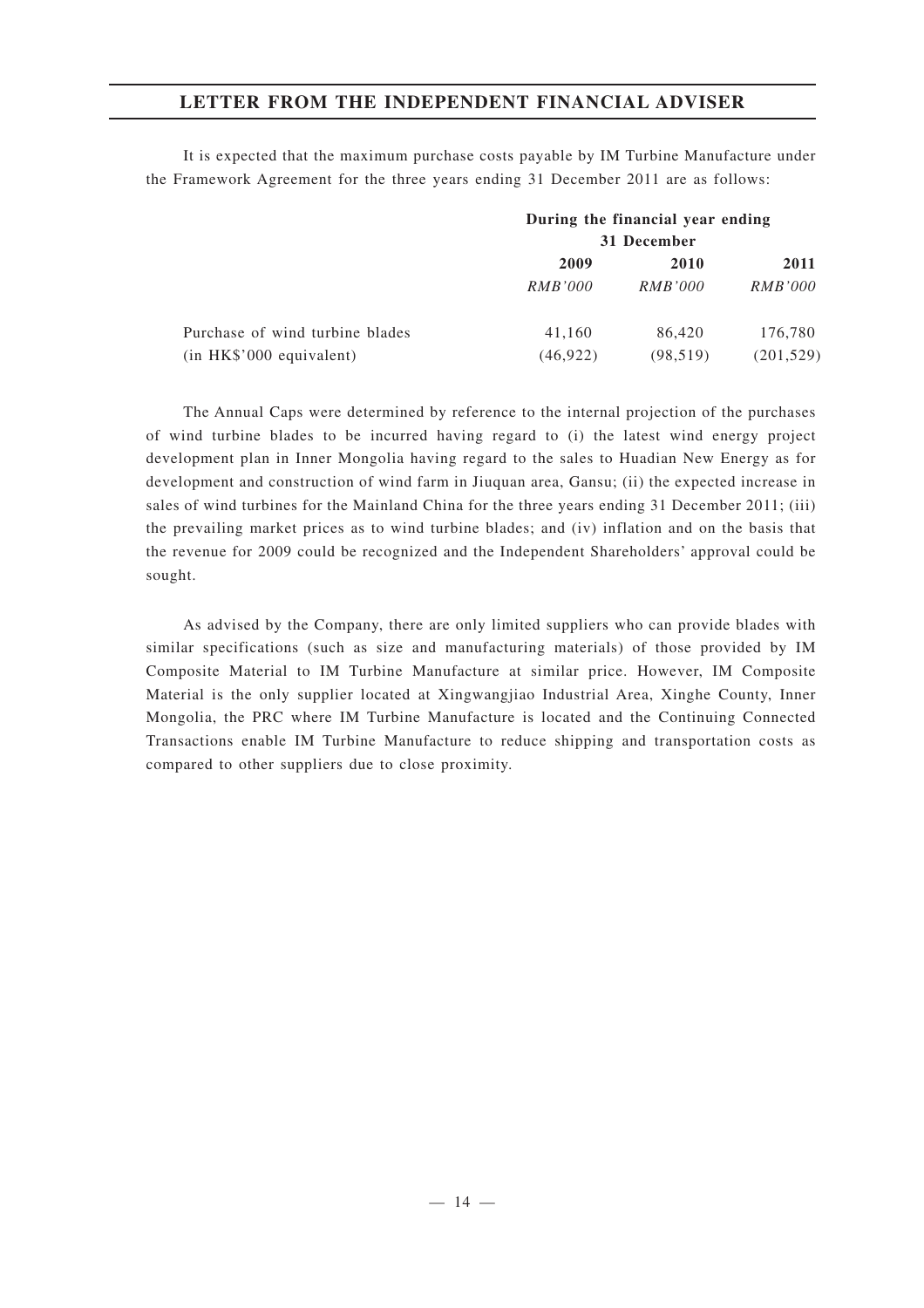Upon enquiry, we were confirmed by the Directors that the Continuing Connected Transactions were new transactions to IM Turbine Manufacture and there was no historical transaction for comparison. Meanwhile, we have obtained and reviewed information in relation to the pricing offered by other suppliers of blades. Upon review, we note that the pricing for the proposed transactions of the Continuing Connected Transactions is comparable to the pricing that the Group could obtain from independent third party blade suppliers. In addition, we were advised by the Company that the Annual Caps under the Framework Agreement can be further broken down into the following categories:

|                                          | During the financial year ending |                |                |
|------------------------------------------|----------------------------------|----------------|----------------|
|                                          | 31 December                      |                |                |
|                                          | 2009                             | 2010           | 2011           |
|                                          | <i>RMB'000</i>                   | <i>RMB'000</i> | <i>RMB'000</i> |
| Purchase of blades for wind turbine with |                                  |                |                |
| 900KW output                             | 41,160                           | 82,320         | 123,480        |
| Purchase of blades for wind turbine with |                                  |                |                |
| 2MW output                               |                                  | 4,100          | 53,300         |
| Total                                    | 41,160                           | 86,420         | 176,780        |
|                                          |                                  |                |                |

As regard the Annual Caps to be sought of the Continuing Connected Transactions for the three financial years ending 31 December 2011 of RMB41,160,000, RMB86,420,000 and RMB176,780,000 respectively, we have obtained from the Company a list of estimated purchase of blades summing roughly up to the Annual Caps. We understand from the Directors that such list of estimate was prepared on the basis of multiplying the estimated price per unit of the individual components by the estimated quantity of the corresponding components. The estimated quantity of the corresponding components was arrived at after taking into account the preliminary production plan and the anticipated growth in sales of IM Turbine Manufacture during 2009 to 2011. For instance, we were advised by the Company that the purchase order of blades for wind turbines in 2009 has been received for the testing wind farm at Xinghe County, Inner Mongolia. In addition, the Group intends to supply the required wind turbines to two new wind farms in the PRC in 2010, one of which will be the new wind farm of Huadian New Energy in Gansu Province to be established pursuant to the Strategic Framework Agreement on 20 October 2009 as stated above. We note that the number of wind turbines required for setting up of these two wind farms roughly matches the blades to be purchased by IM Turbine Manufacture from IM Composite Material in 2010. Moreover, the Group plans to supply the required wind turbines to a few new wind farms in the PRC in 2011. We consider that the basis of such assumption is acceptable. Meanwhile, we note that the estimated price per unit of the individual components adopted in the list of estimate was primarily based on the recent quotations from independent suppliers. We consider such basis of preparation to be in line with market practice.

On the above basis, we are of the view that the bases on which the Annual Caps were determined are fair and reasonable and in the interests of the Shareholders and the Company as a whole and the Annual Caps are fair and reasonable and we consider that the Continuing Connected Transactions are to be carried out on normal commercial terms and in the ordinary course of business.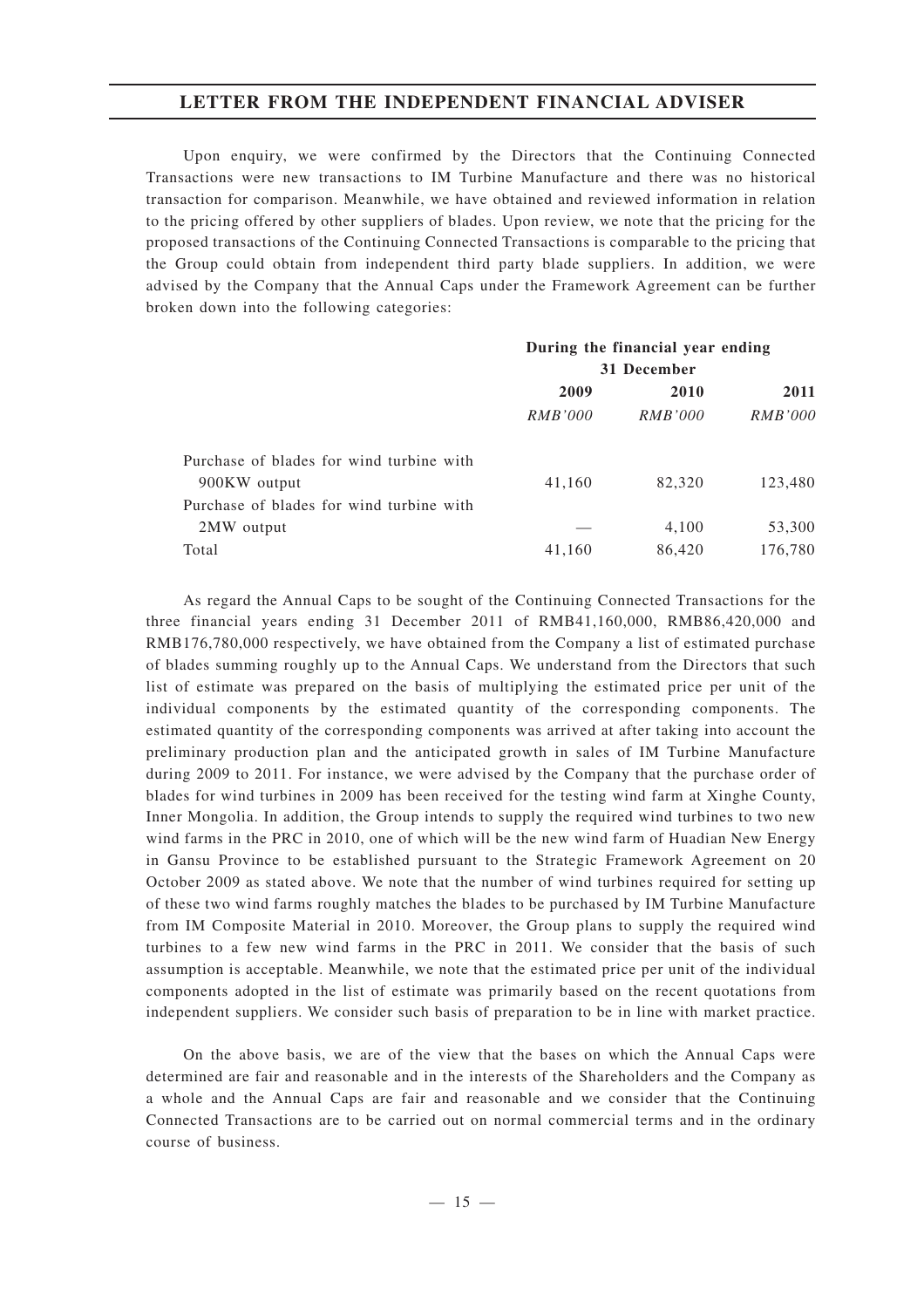#### 3. **The conditions**

As the Annual Caps will exceed HK\$10 million and the relevant applicable ratios under the Listing Rules exceed 25%, the Annual Caps for the Continuing Connected Transactions are subject to reporting, announcement, and the Independent Shareholders' approval requirements under the Listing Rules.

The Company will therefore seek the approval by the Independent Shareholders of the Annual Caps for the three years ending 31 December 2011 subject to the following conditions pursuant to the Listing Rules:

- 1. The Continuing Connected Transactions will be:
	- (i) entered into by the Company in the ordinary and usual course of its business;
	- (ii) conducted on normal commercial terms or, if there are no sufficient comparable transactions to judge whether they are on normal commercial terms, on terms no less favourable to the Company than terms available from independent third parties; and
	- (iii) entered into in accordance with the terms of the relevant framework agreements governing such Continuing Connected Transactions that are fair and reasonable and in the interests of the Shareholders as a whole;
- 2. The transacted amount of the transactions under the Framework Agreement for each of the three years ending 31 December 2011 shall not exceed the Annual Caps as stated above;
- 3. The Company will comply with all other relevant requirements under the Listing Rules.

Taking into account of the conditions attached to the Continuing Connected Transactions, in particular (i) the restriction by way of setting the Annual Caps; and (ii) the compliance with all other relevant requirements under the Listing Rules (which include the annual review and/or confirmation by the independent non-executive Directors and auditors of the Company on the actual execution of the Continuing Connected Transactions), we consider that the Company has taken appropriate measures to govern the Company in carrying out the Continuing Connected Transactions, thereby safeguarding the interests of the Shareholders thereunder.

#### **Recommendation**

Having considered the above principal factors, we are of the opinion that the terms of the Framework Agreement and the Continuing Connected Transactions are in the interests of the Company and the Shareholders as a whole and are fair and reasonable so far as the Independent Shareholders are concerned and the Annual Caps are fair and reasonable. We consider that the Continuing Connected Transactions are to be carried out on normal commercial terms and in the ordinary course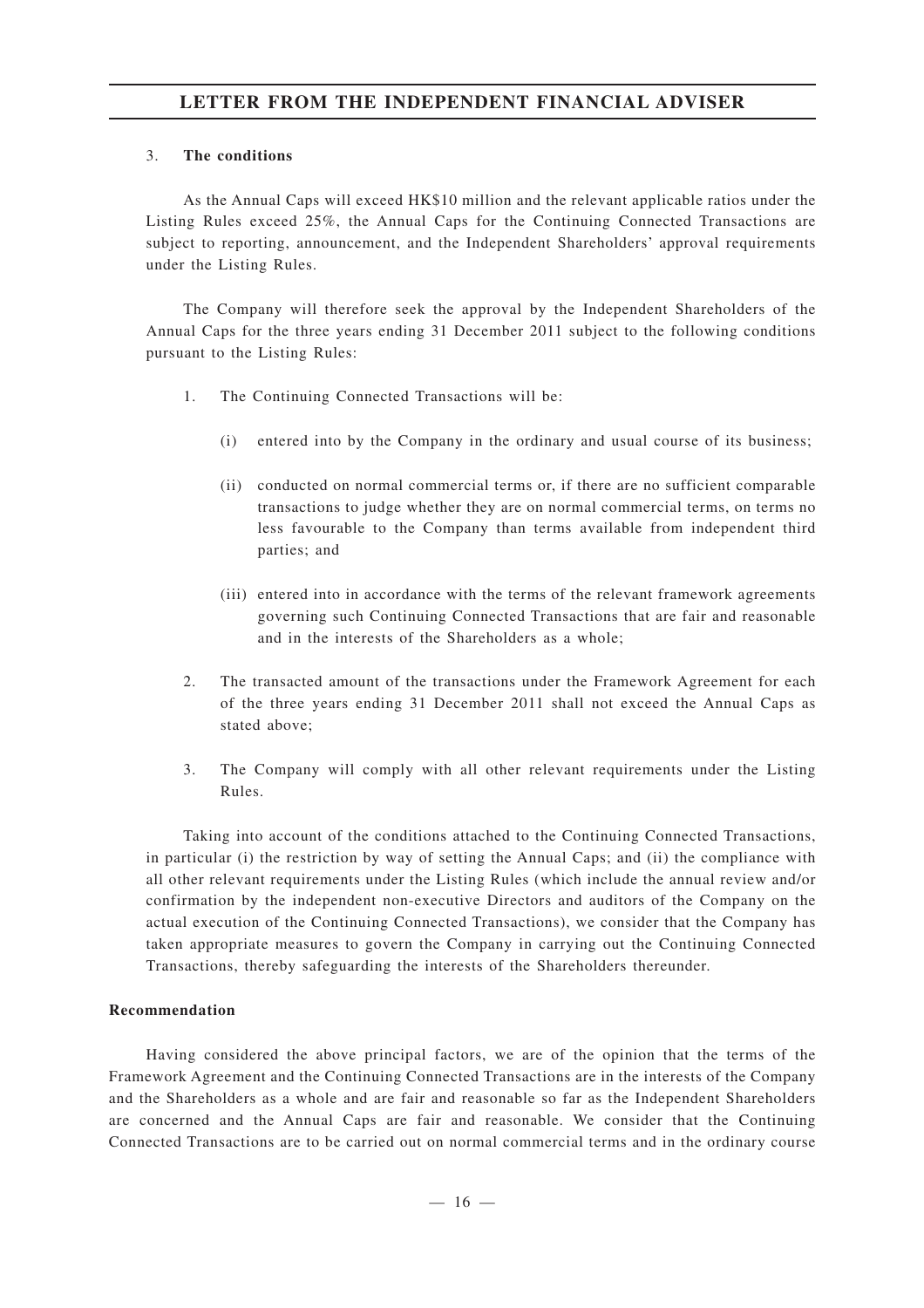of business of the Company. Accordingly, we recommend the Independent Shareholders to, and we recommend the Independent Board Committee to advise the Independent Shareholders to, vote in favour of the ordinary resolutions to be proposed at the EGM for approving the Framework Agreement and the Continuing Connected Transactions and the Annual Caps.

> Yours faithfully, For and on behalf of **Partners Capital International Limited Alan Fung** *Managing Director*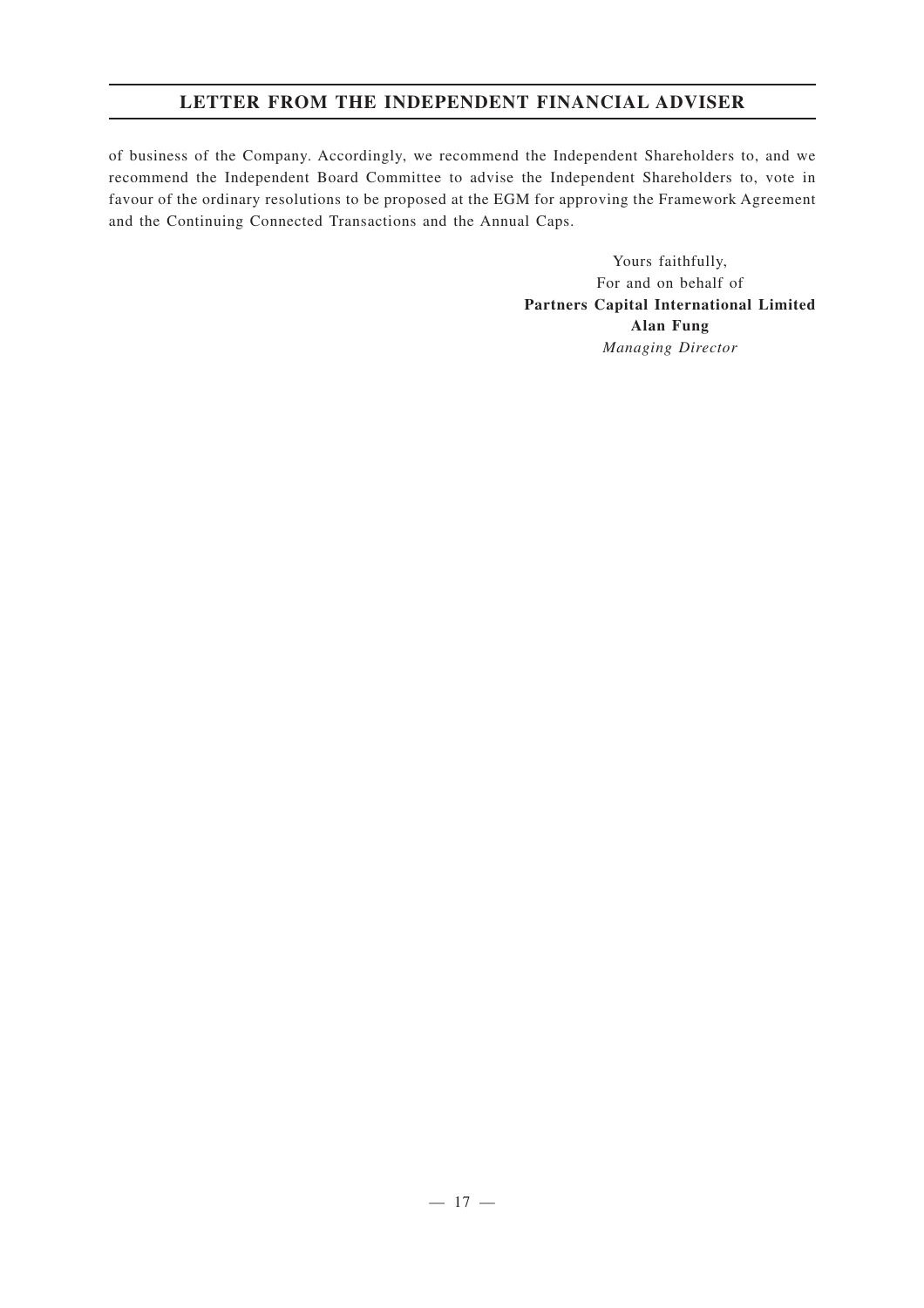#### **1. RESPONSIBILITY STATEMENT**

This circular includes particulars given in compliance with the Listing Rules for the purpose of giving information with regard to the Company. The Directors collectively and individually accept full responsibility for the accuracy of the information contained in this circular and confirm, having made all reasonable enquiries, that to the best of their knowledge and belief, there are no other facts the omission of which would make any statement in this circular misleading.

### **2. DIRECTORS' AND CHIEF EXECUTIVE'S INTERESTS IN THE COMPANY AND ANY ASSOCIATED CORPORATION**

As at the Latest Practicable Date, none of the Directors and chief executive of the Company or their respective associates had any interest or short positions in the shares, underlying shares and debentures of the Company or any of its associated corporation (within the meaning of Part XV of the SFO) which are required to be notified to the Company and the Stock Exchange pursuant to Division 7 and 8 of Part XV of the SFO (including interests and short positions which they are taken or deemed to have under such provisions of the SFO), or to be recorded in the registrar required to be maintained pursuant to Section 352 of the SFO, or otherwise to be notified to the Company or the Stock Exchange pursuant to the Model Code for Securities Transaction by Directors of the Listed Issuers in the Listing Rules.

#### **3. SUBSTANTIAL SHAREHOLDERS' INTEREST IN THE COMPANY**

As at the Latest Practicable Date, so far as is known to the Directors, the persons/entitles had an interest or short position in the shares and underlying shares of the Company which would fall to be disclosed to the Company and the Stock Exchange under provisions of Division 2 and 3 of Part XV of the SFO, or, who was, directly or indirectly, interested in 10% or more of the nominal value of any class of share capital carrying rights to vote in all circumstances at general meetings of any other member of the Group and the amount of each of such person's interest in such securities or in any options in respect of such capital were as follows:

| <b>Name</b> | Capacity                                         | Number of<br>shares $(note 1)$ | Percentage of<br>shareholding |
|-------------|--------------------------------------------------|--------------------------------|-------------------------------|
| CASC        | Interest of a controlled corporation<br>(note 2) | 2,649,244,000(L)               | 66.75%                        |
| <b>CALT</b> | Interest of a controlled corporation<br>(note 3) | 2,649,244,000(L)               | 66.75%                        |
| Astrotech   | Beneficial owner                                 | 2,649,244,000(L)               | 66.75%                        |

*Note:*

1. The letter "L" denotes the shareholder 's long position in the shares.

2. CASC is deemed to be interested in 2,649,244,000 shares as it holds 100% of the equity of CALT.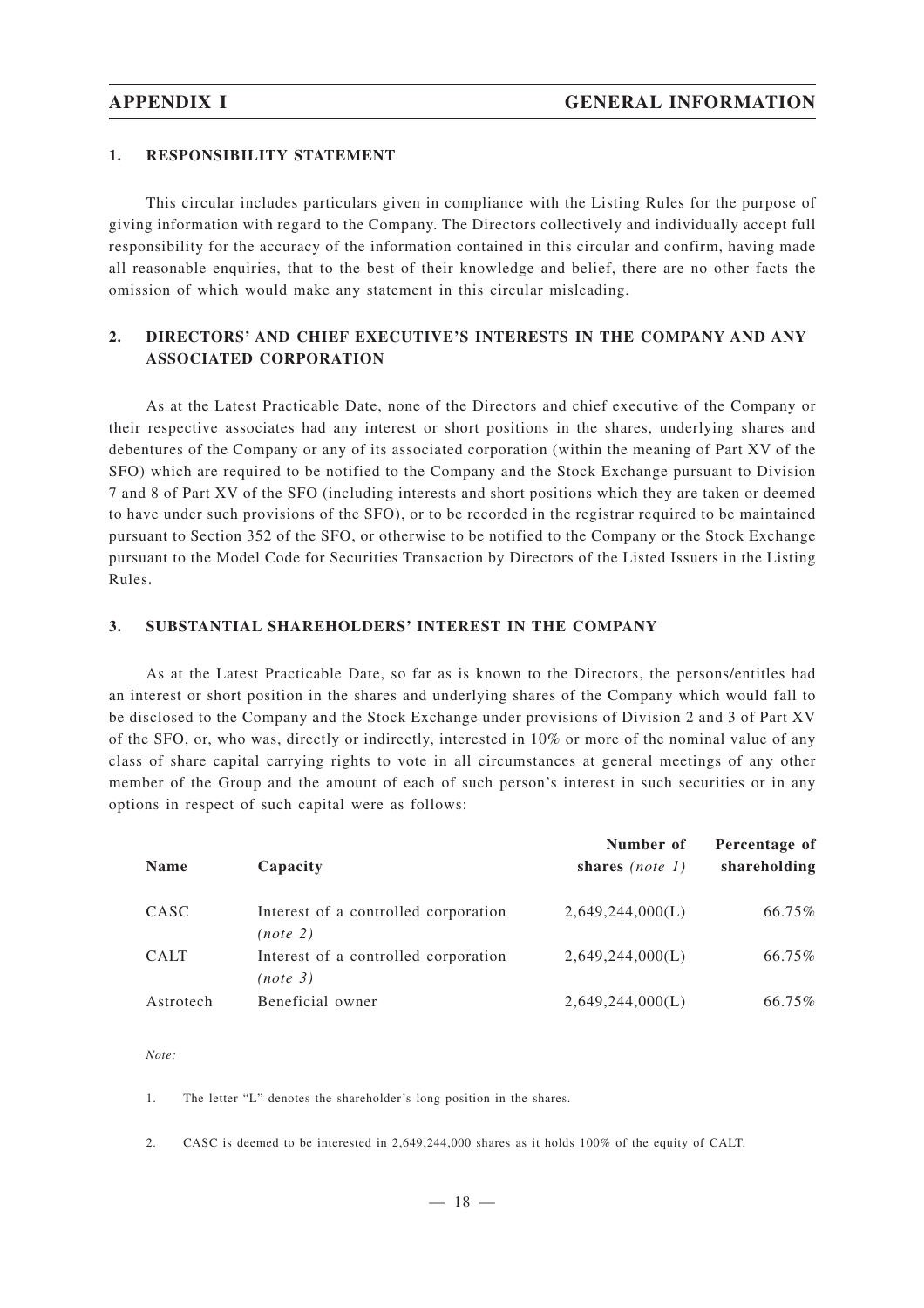3. Astrotech is a wholly owned subsidiary of CALT. Accordingly, CALT is deemed to be interested in all the shares held by Astrotech.

Save as disclosed herein, as at Latest Practicable Date, as is known to the Directors or the chief executive of the Company, there is no other persons/entities (including the Directors or chief executive of the Company) who had any interest or short position in the shares and underlying shares of the Company which would fall to be disclosed to the Company and the Stock Exchange under provisions of Division 2 and 3 of Part XV of the SFO, or who was, directly or indirectly, interested in 10% or more of the nominal value of any class of share capital carrying rights to vote in all circumstances at general meetings of any other member of the Group and the amount of each of such person's interest in such securities or in any options in respect of such capital.

#### **4. DIRECTORS' SERVICE CONTRACTS**

As at the Latest Practicable Date, none of the Directors had entered into, or was proposing to enter into any service contract with the Company or any member of the Group (except those expiring or determinable by the Company within a year without payment of compensation other than statutory compensation).

#### **5. MATERIAL ADVERSE CHANGE**

The Directors are not aware of any material adverse change in the financial or trading position of the Company since 31 December 2008, the date to which the latest published audited consolidated financial statements of the Company were made up.

#### **6. COMPETING INTERESTS OF DIRECTORS AND ASSOCIATES**

As at the Latest Practicable Date, none of the Directors and their respective associates were considered to have interests in any business which competes or is likely to compete, either directly or indirectly, with the businesses of the Group pursuant to the Listing Rules.

#### **7. DIRECTORS' INTERESTS IN ASSETS/CONTRACTS AND OTHER INTERESTS**

None of the directors is materially interested in any contract or arrangement entered into by any member of the Group subsisting at the date of this circular which is significant in relation to the business of the Group.

As at the Latest Practicable Date, none of the Directors had any direct or indirect interests in any assets which had been, since the date to which the latest published audited accounts of the Company was made up, acquired or disposed of by or leased to the Group, or were proposed to be acquired or disposed of or leased to the Group.

#### **8. EXPERT AND CONSENT**

(a) The Independent Financial Adviser is a registered institution under the SFO to conduct type 1 (dealing in securities), and type 6 (advising on corporate finance) regulated activities under the SFO.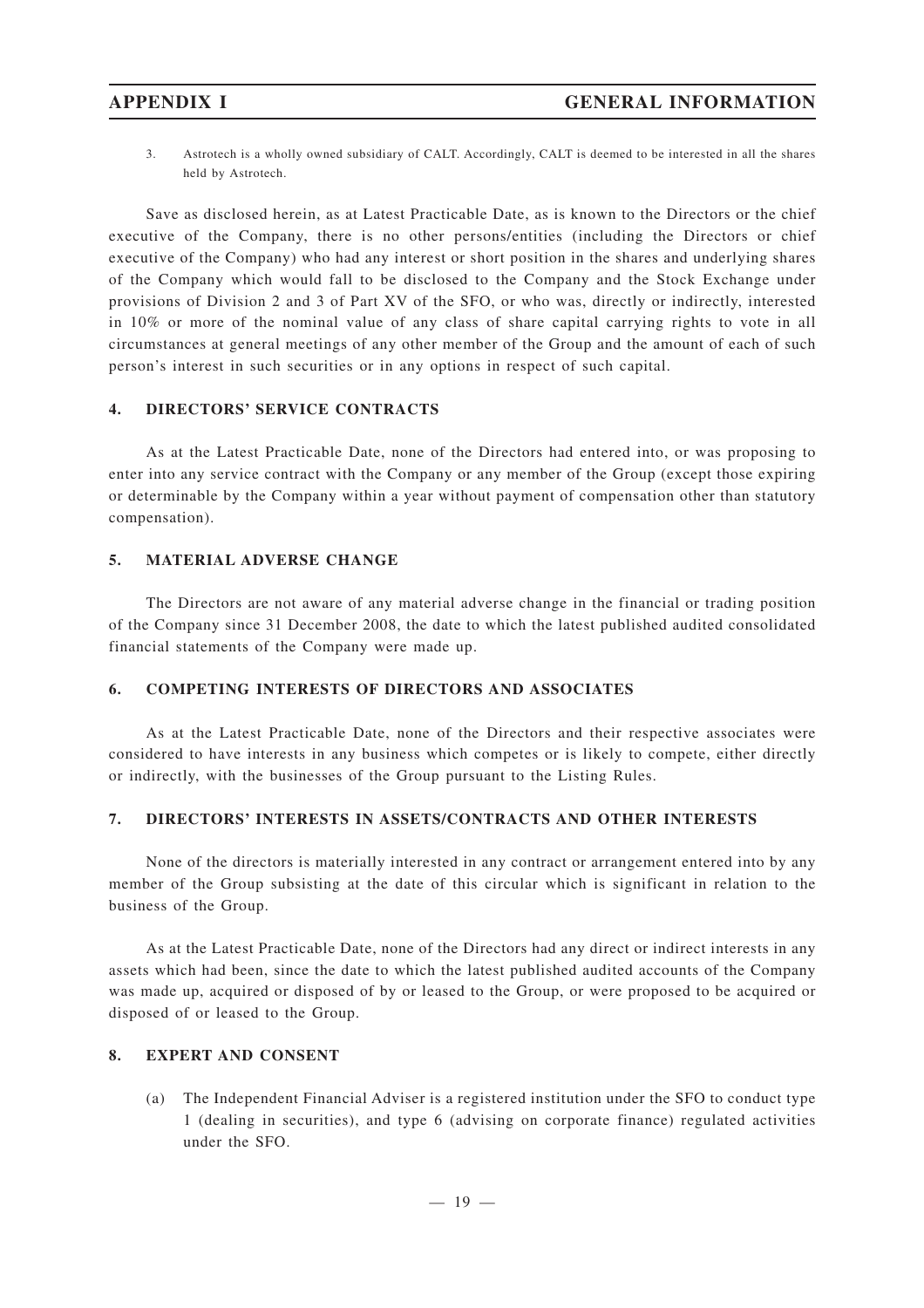- (b) As at the Latest Practicable Date, the Independent Financial Adviser did not have any shareholding in the Group or any right (whether legally enforceable or not) to subscribe for or to nominate persons to subscribe for securities in the Group, nor did they have any interest, direct or indirect, in any assets which had been since the date to which the latest published audited financial statements of the Company was made up, acquired or disposed of by or leased to the Group, or were proposed to be acquired or disposed of or leased to the Group.
- (c) The Independent Financial Adviser has given and has not withdrawn its written consent to the issue of this circular with the inclusion herein of its letter and references to its name in the form and context in which they appear.

#### **9. DOCUMENTS AVAILABLE FOR INSPECTION**

Copies of the following documents will be available for inspection during normal business hours at the principal place of business of the Company within 14 days from the date of this circular:

- (a) the Framework Agreement dated 29 December 2009;
- (b) the letter from the Independent Board Committee as set out in this circular;
- (c) the letter from the Independent Financial Adviser as set out in this circular; and
- (d) the written consent from the Independent Financial Adviser referred to in the section headed "Expert and consent" in this circular.

#### **10. GENERAL**

- (a) The secretary of the Company is Mr. Au-Yeung Keung Steve LLB LLM, who is a fellow member of Hong Kong Institute of Certified Public Accountants and the Chartered Institute of Management Accountants.
- (b) The registered office of the Company is Cricket Square, Hutchins Drive, P.O. Box 2681, Grand Cayman, KY1-1111, Cayman Islands.
- (c) The principal place of business of the Company is Suite 4701, 47th Floor, Central Plaza, 18 Harbour Road, Wanchai, Hong Kong.
- (d) The English texts of this circular shall prevail over the Chinese texts.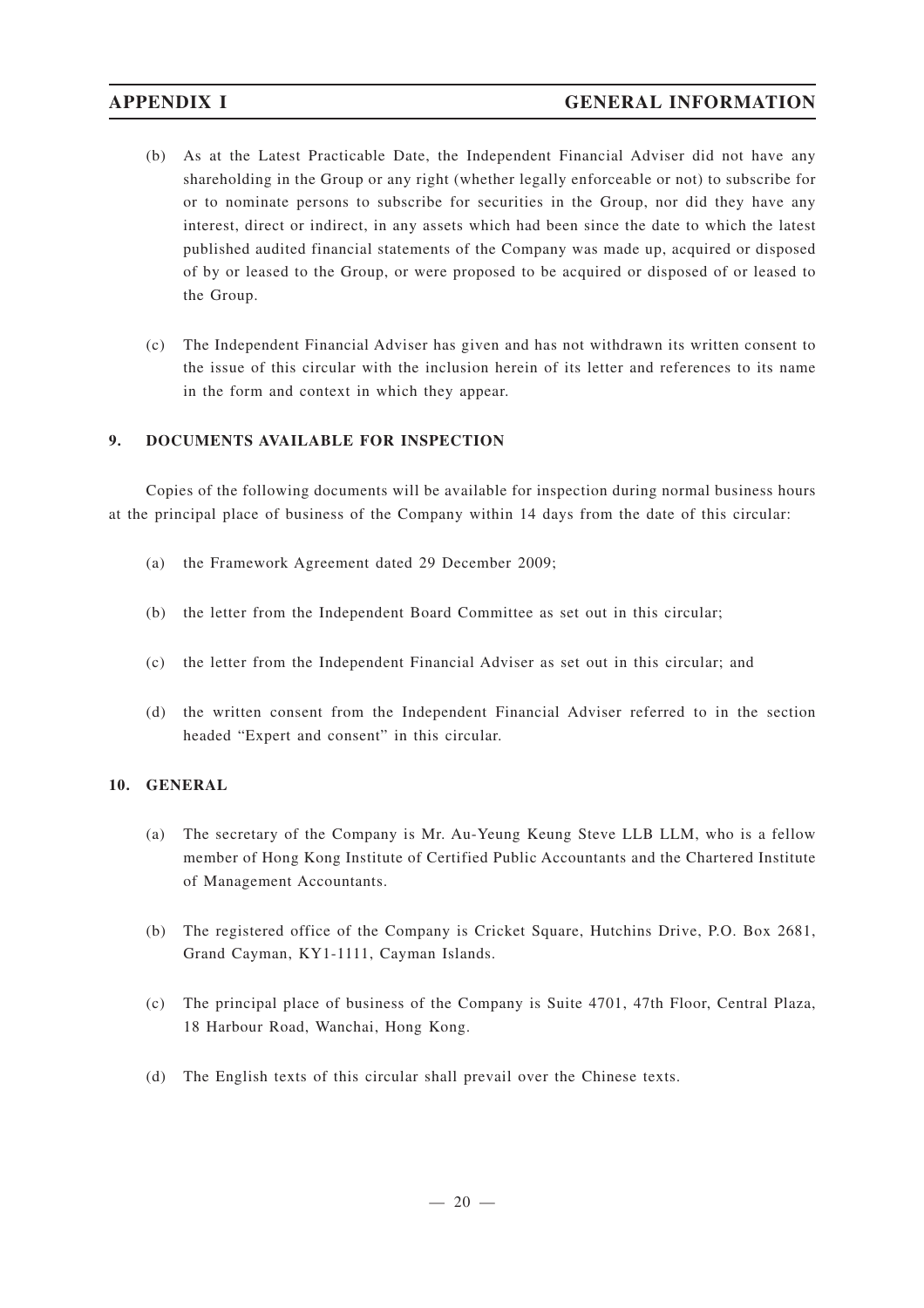# **NOTICE OF THE EGM**



# **CHINA ENERGINE INTERNATIONAL (HOLDINGS) LIMITED**

**中國航天萬源國際 (集團) 有限公司\***

*(Incorporated in Cayman Islands with limited liability)* **(Stock Code: 1185)**

# **NOTICE OF EXTRAORDINARY GENERAL MEETING**

**NOTICE IS HEREBY GIVEN** that an EGM of China Energine International (Holdings) Limited (the "**Company**") will be held at Hall 1B, G/F., No.1 Science Park East Avenue, Hong Kong Science Park, Shatin, New Territories, Hong Kong on 1 February 2010 at 12:00 noon for the purposes of considering and, if thought fit, passing the ordinary resolution set out as follows:-

#### **ORDINARY RESOLUTION**

### **"THAT:**

- (a) the framework agreement in relation to supply of wind turbine blades (the "**Framework Agreement**") dated 29 December 2009 entered into between Inner Mongolia CASC Energine Composite Material Co. Ltd. and Inner Mongolia CASC Energine Wind Turbine Manufacture Co. Ltd. (a copy of the Framework Agreement is tabled at the meeting and marked "**A**" and initialed by the chairman of the meeting for identification purposes) be and is hereby approved, confirmed and ratified; and
- (b) the execution of the Framework Agreement be and is hereby confirmed and ratified and any one director of the Company or any two directors of the Company if the affixation of the common seal of the Company is necessary, be and is hereby authorised to do all such things and take all other steps which, in his/her opinion, may be necessary or desirable in connection with the matters contemplated in and for giving effect to the Framework Agreement."

By order of the board of directors of **China Energine International (Holdings) Limited Steve Au-Yeung** *Secretary*

Hong Kong, 15 January 2010

*\* For identification purpose only*